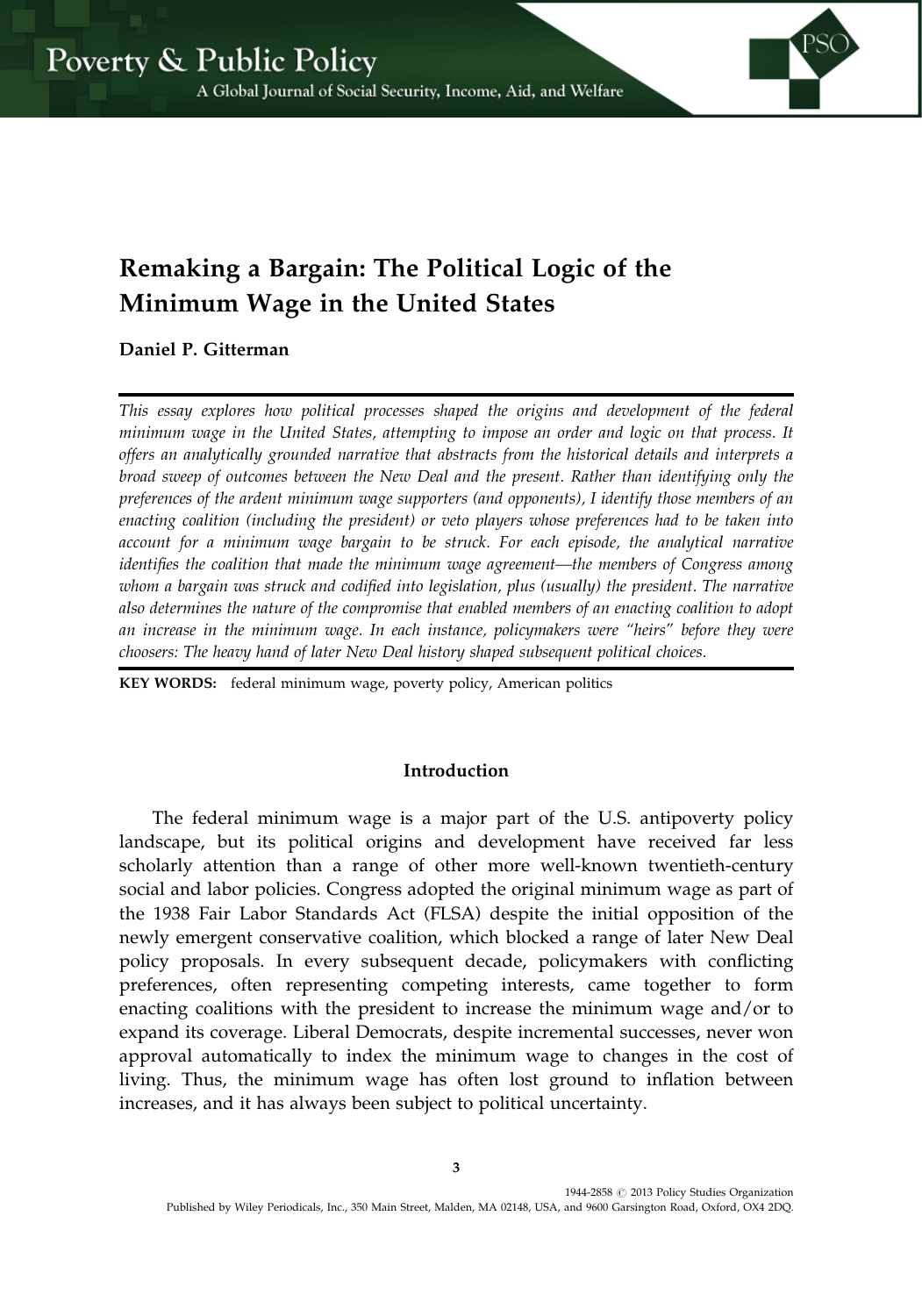The modern U.S. redistributive and regulatory state originated in the New Deal with two sources of federal power: the authority to tax and transfer income (i.e., the 1935 Social Security Act) and the ability to impose rules on private-sector employers (i.e., the 1935 National Labor Relations Act and the 1938 FLSA). In the latter category, the federal minimum wage is one of the more significant antipoverty policies in the U.S. social welfare regime. Yet despite significant attention to the politics of social policy (Finegold, 1988; Gottschalk, 2000; Hacker, 2002; Howard, 1997; Klein, 2003; Skocpol, 1995) and labor-management relations (Gordon, 1994; Nelson, 2001; Orren, 1986, 1992; Plotke, 1989), the minimum wage remains a relatively neglected topic in the scholarly literature about the politics of New Deal social and labor policy. The FLSA's minimum wage is an enduring legacy of the New Deal economic security program (Brinkley, 1995; Jeffries, 1996), and it laid the foundation for a range of other employer mandates. $<sup>1</sup>$ </sup>

The nominal level of the minimum wage has periodically been increased. Between 1938 and 1994, none of the increases occurred when Republicans controlled at least one chamber of Congress. Republican presidents have also blocked (Ronald Reagan) or moderated (Richard Nixon, George H. W. Bush, George W. Bush) increases in the nominal wage. With Republicans in control of Congress and the White House between 2000 and 2006, there was no political support for a federal minimum wage increase without significant tax and regulatory relief for small businesses. After regaining control of Congress in 2006, the Democrats secured a minimum wage increase as part of a supplemental defense appropriations bill that provided emergency funds for the war in Iraq. The final agreement between Democrats and President George W. Bush—the 2007 Small Business and Work Opportunity Tax Act—combined a minimum wage increase to \$7.25 per hour by 2009 and small-business tax relief.

This essay explores how political processes shaped the origins and development of the federal minimum wage from the New Deal to the present, attempting to impose an order and logic on that process (see Moe, 1987). It offers an analytically grounded narrative that abstracts from the historical details and interprets a broad sweep of outcomes between the New Deal and the present. The process of setting the minimum wage is interactive because it involves cooperation and often conflict between Congress, which enacts the minimum wage, and the president, who has veto power (and influences the minimum wage's implementation). The process is also dynamic because policy changes constantly as Congress acts or fails to act on the existing minimum wage. Dramatic shifts in the preferences of Congress and/or the president significantly affect the federal minimum wage over time. The politics of the minimum wage can be characterized by significant discontinuities: Long periods of inaction are interrupted occasionally by shorter periods of abrupt policy change.

Moderate southern Democrats and Republicans were a pivotal part of the coalition that adopted the original federal minimum wage and amended it from the 1940s throughout the 1980s. While a cross-party conservative coalition narrowed the scope (coverage) and/or lessened the amount of any increase, a significant bipartisan consensus emerged in support of a more limited minimum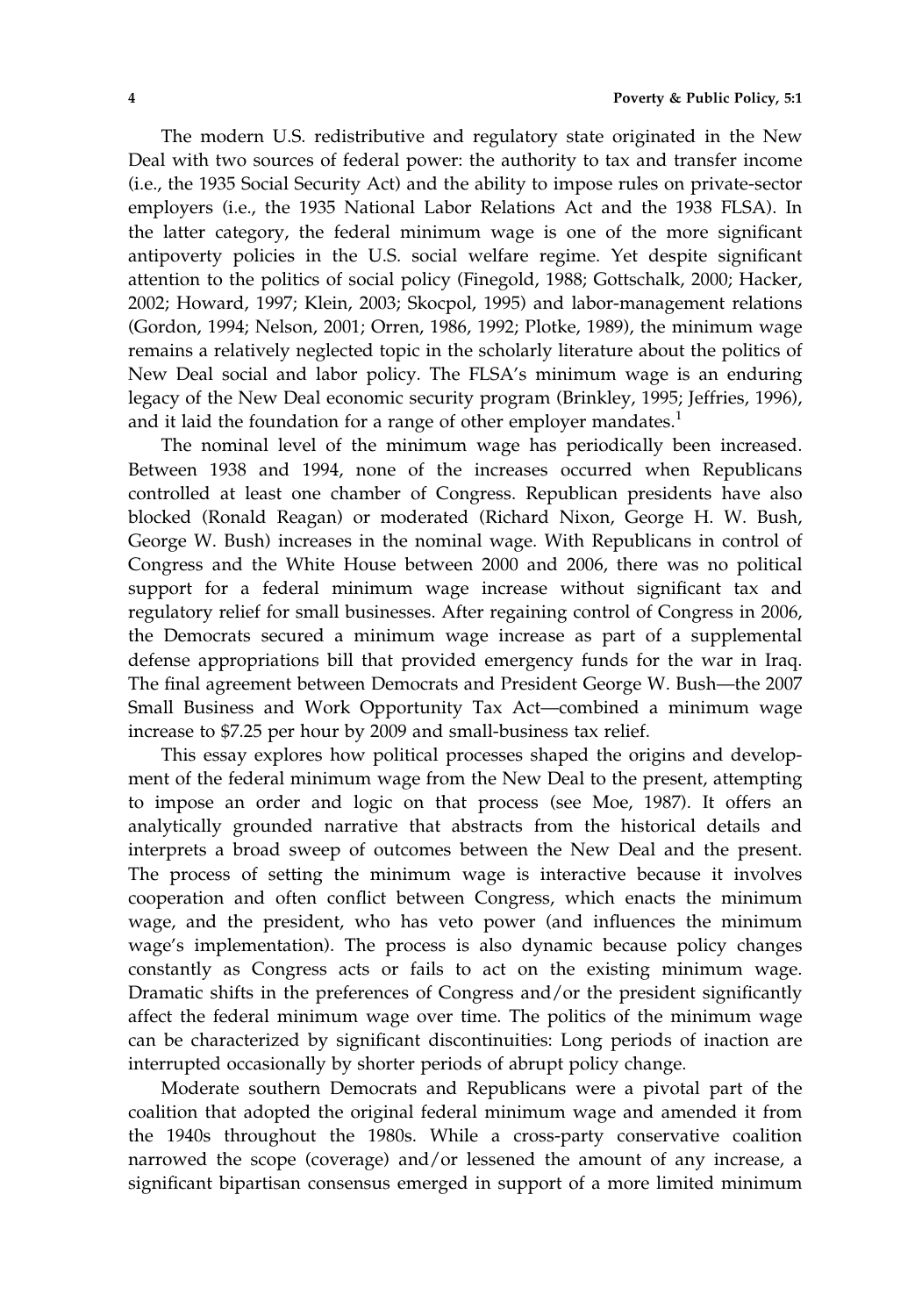wage. This bipartisan consensus, absent from the National Labor Relations Act (NLRA) collective-bargaining provisions by the 1940s with the Republicans' 1947 Taft-Hartley Act, remained in place for the minimum wage. By the 1960s, southern Democrats, known for being extremely conservative, began to liberalize their voting records as moderates replaced conservatives, thereby allowing for a major expansion of coverage. By the 1980s, the emergence of a competitive Republican Party in the South altered the landscape and the politics of the minimum wage (Fleisher, 1993). Reagan remains the only president since the New Deal to not approve an increase in the federal minimum wage.

The FLSA's minimum wage provisions, often dismissed in contrast to the "bolder" 1935 labor rights regime (NLRA), have evolved to take on greater potential significance because only a modest proportion of the U.S. workforce has its wages set by collective bargaining. In 2010, the union membership rate—the percentage of wage and salary workers who are members of unions—was only 11.9 percent. In 1983, the first year for which comparable data are available, the rate was 20.1 percent (U.S. Department of Labor, 2011). Thus, in the final analysis, the federal minimum wage might prove to be one of the most enduring New Deal policies in support of worker economic security.

# Implications for Contemporary Poverty Policy

The minimum wage is intended to redistribute earnings to low-paid workers. But raising the minimum wage comes with the risk of higher unemployment. Opponents have seen the minimum wage as a burden on employers and an unwarranted regulatory interference in the labor market. As early as 1946, Stigler argued that "economists should be outspoken and singularly agreed" that the minimum wage does not reduce poverty (Stigler, 1946, p. 358).

The employment effects of the minimum wage have generated considerable controversy. Opponents claim that the weight of the evidence supports the traditional view that higher minimum wages reduce employment by forcing marginal businesses to lay off workers. In contrast, proponents of the minimum wage have viewed it as an important tool of antipoverty policy. In sum, the minimum wage can advance redistributive goals by keeping real wages higher than would otherwise be the case and by buttressing the bottom tier of the income distribution (Freeman, 1994, 1996). Empirical research suggests that recent minimum wage increases have had little or no adverse effects on employment (Card & Krueger, 1995; Freeman, 1994, 1996). Moreover, some economists believe that the minimum wage offers substantial benefits, citing higher productivity, decreased turnover, lower recruiting and training costs, decreased absenteeism, and increased worker morale as gains that might offset some of the costs to employers from a wage increase (Fox, 2006).

Today, the impact of the federal minimum wage is not concentrated in one region. It largely affects teenagers and young adults; however, as the earnings distribution has widened in recent decades, an increasing number of adults have become its potential beneficiaries. Congress has increased the minimum wage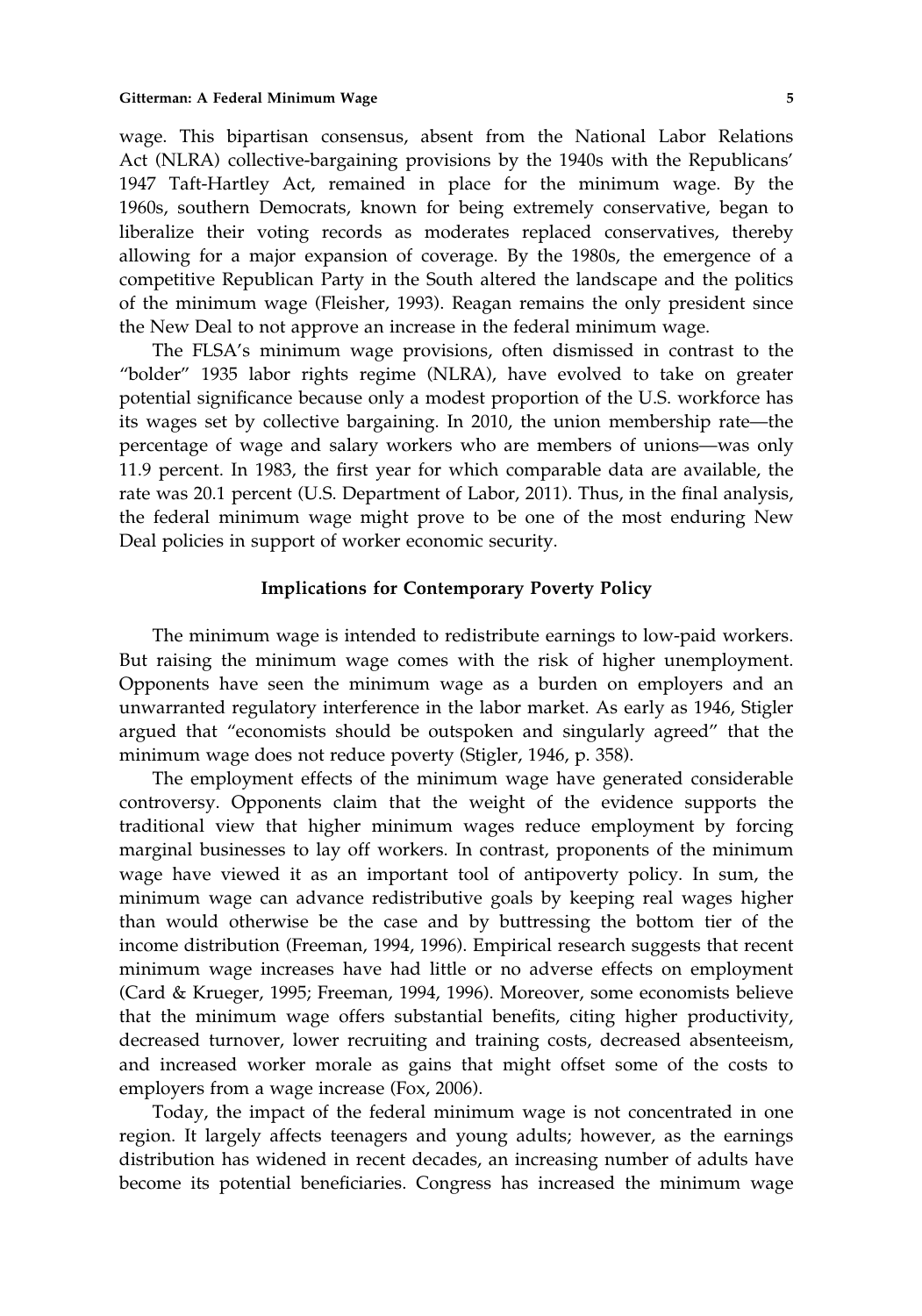numerous times over the past seven decades. Nonetheless, because the minimum wage has not been indexed to the cost of living, it has not kept pace with inflation, and its real value has declined between increases.

Currently, all covered nonexempt workers are entitled to a minimum wage of \$7.25 per hour, with many states mandating higher amounts. In cases where employees are protected by both state and federal minimum wages, they are entitled to the higher rate. More than 130 million American workers are covered by the minimum wage, which is still enforced by the Wage and Hour Division of the Department of Labor (Bureau of Labor Statistics [BLS], 2011).

In 2010, 72.9 million American workers age 16 and over were paid at hourly rates—58.8 percent of all wage and salary workers. Among those paid by the hour, 1.8 million earned exactly the prevailing minimum wage, while about 2.5 million "exempt" workers had wages below the federal minimum. Together, these 4.3 million workers accounted for 6.0 percent of all hourly paid workers. The highest proportion of workers earning at or below the minimum wage was in service occupations, at about 14 percent, and 6 of every 10 workers earning the minimum wage or less were employed in service occupations, mostly in food preparation and related jobs. The industry with the highest proportion of workers with hourly wages at or below the minimum wage was leisure and hospitality (23 percent). Nearly half of all workers paid at or below the minimum wage were employed in this industry, primarily in restaurants and other food services (BLS, 2011).

For service workers, tips and commissions can supplement the hourly wage received. Many service-oriented employees regularly receive more than \$30 per month in tips, and their employers may elect to use a minimum wage's tip credit provision and demonstrate that tipped employees receive at least the minimum wage when direct (or cash) wages and the tip credit amount are combined. For example, if an employee's tips combined with the employer's direct (or cash) wages of at least \$2.13 per hour do not equal the minimum hourly wage of \$7.25 per hour, the employer must make up the difference. Thus, the maximum tip credit that an employer can currently claim is \$5.12 per hour. Employers can pay a youth minimum wage of \$4.25 an hour to employees who are under 20 years of age for the first 90 days of employment. These provisions protect adult workers and prohibit employers from displacing employees to hire someone at the youth minimum wage (BLS, 2011).

Self-sufficiency and hard work lie at the heart of the idea of the American Dream. Full-time participation in the labor market is central to economic wellbeing, and most working-age adults support themselves primarily through their employment and earnings. Americans expect their fellow citizens to work hard to support themselves and their households. This emphasis on work as the route to economic self-sufficiency has driven many of the welfare reforms in recent decades and has contributed to ongoing public support for the federal minimum wage. Yet full-time, full-year work at the federal minimum wage still is not enough to keep some workers and their children out of poverty or to move others into the ranks of moderate-income families.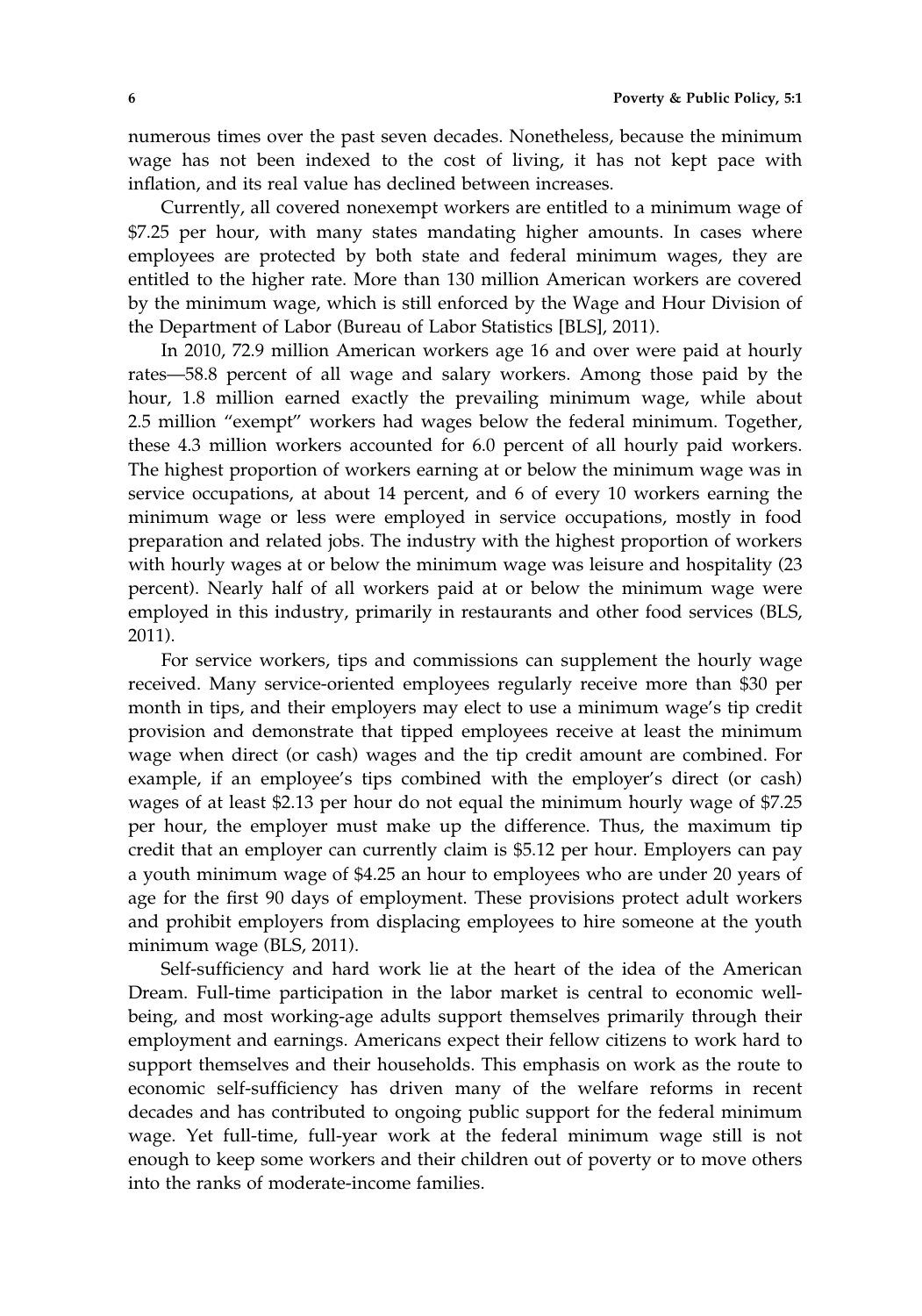# Review of an Interdisciplinary Literature

Many historians or historically oriented social scientists either ignore the federal minimum wage completely because it does not fit neatly into prevailing historical schematics of the New Deal (Jeffries, 1996) or characterize the minimum wage as a missed opportunity in the development of the American social welfare regime (Hart, 1994; Katznelson, 1989; Mettler, 1998; O'Brien, 1998; Storrs, 2000). Storrs, for example, argues that fair labor standards have "fallen through the cracks" of American political, labor, and welfare state history and that "government regulation of labor standards forms a more important component of the American welfare state than the relatively thin existing scholarship reflects" (Storrs, 2000, p. 5). O'Brien claims that labor standards constitute another chapter in the story of missed opportunities of the American welfare state (O'Brien, 1994, 2001). Robertson concludes that regulation of U.S. labor markets remained an "exceptional patchwork of limited protections, uneven laws, and poor enforcement while other advanced industrialized countries established a floor of universal work standards" (Robertson, 2000, p. 11).

Many historically minded political scientists who study the American welfare state highlight the coalitions that did not come together or hold within political parties and in Congress (Weir, Orloff, & Skocpol, 1988). In sum, southern Democrats shared certain policy preferences with Republicans. The standard assumption is that the bipartisan conservative coalition's political goal was to maintain the status quo in the face of liberal policy innovation (Brady & Bullock, 1980; Herzberg, 1986). Indeed, southern Democrats' preferences shaped New Deal policy in important ways (Boris, 1994; Hart, 1994; Kamolnick, 1993; Malamud, 1998, p. 2212, 2003, p. 2019; McCammon, 1995; Mettler, 1998; Steinberg, 1982; Wikander, Kessler-Harris, & Lewis, 1995, pp. 26–49). For example, responding to agricultural groups, southern Democrats and midwestern Republicans kept farming and domestic service occupations out of the 1935 Social Security Act (social insurance and public assistance programs). But it is important to focus more analytical attention on the types of coalitions that did come together to support a federal minimum wage (and other policies) in the later New Deal and throughout much of the twentieth century. Policymakers have achieved a range of policy reforms since 1935 despite the nation's systematic favoring of the status quo and fragmented political institutions (Zelizer, 1998). While an anti–New Deal conservative coalition alliance is claimed to have limited "liberalism" (Farhang & Katznelson, 2005), moderate southern Democrats and Republicans were key to an enacting coalition that supported increases in the federal minimum wage.

Several political scientists highlight the 75th U.S. Congress (1937–9) as the origin of the conservative coalition: Analyses of origins and levels of activity show that the coalition formed on the labor issue, where southern Democrats and Republicans shared preferences. The Democratic House leadership faced the difficult challenge of putting together shifting coalitions to adopt policy. Despite the heterogeneity of the Democrats' electoral base within Congress, the party's leaders in the House forged an enacting coalition by logrolling legislation that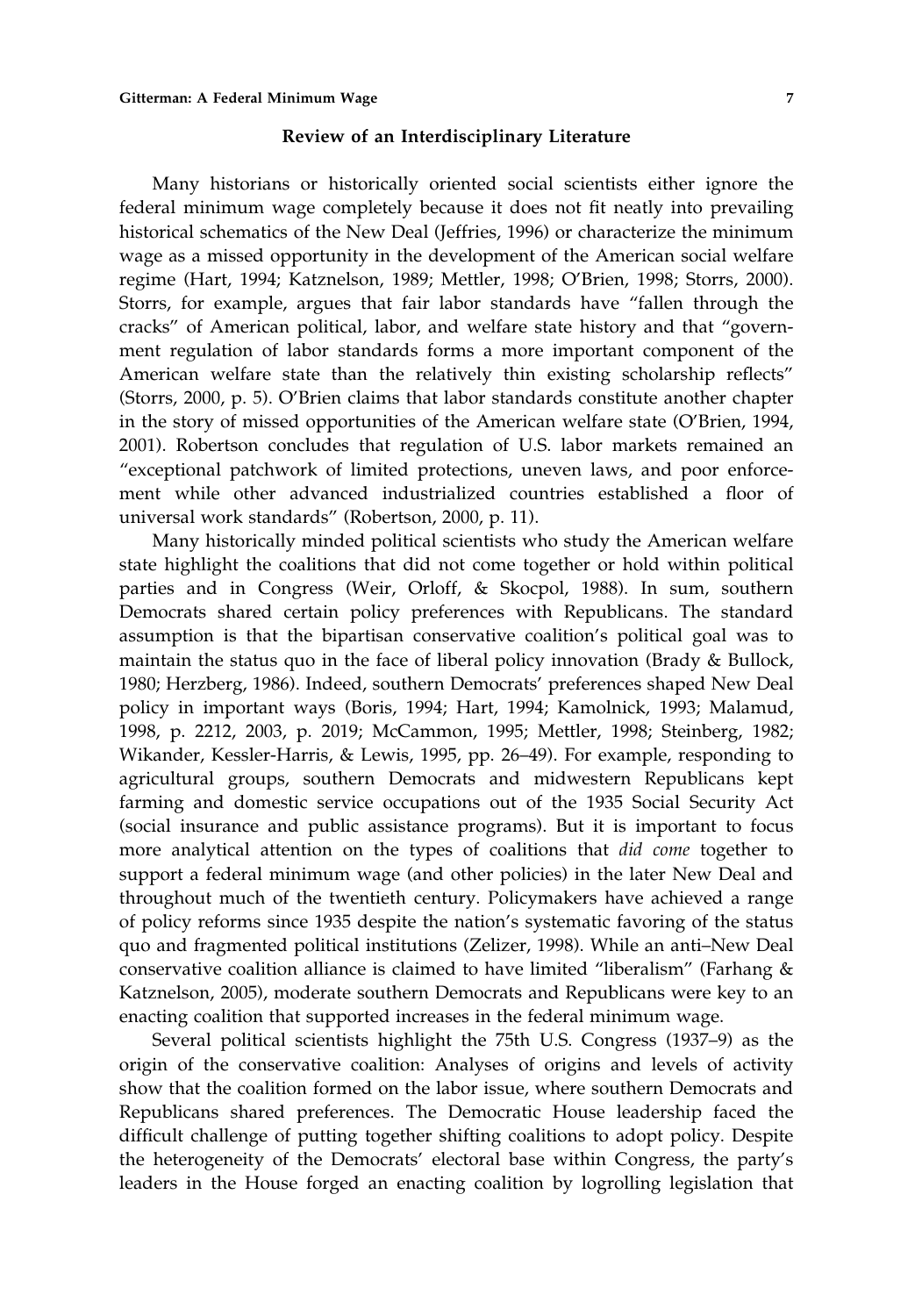sought to alleviate the Depression (Finegold & Skocpol, 1995). Early New Deal agricultural policies were supported by (and helped reinforce) an underlying coalition between commercially well-established, export-oriented southern cotton producers (Democrats) and better-off midwestern corn and wheat farmers (Republicans; Hansen, 1991). In addition, rural southern Democrats supported the National Industrial Recovery Act (NIRA) in exchange for northern Democrats' support for the 1933 Agricultural Adjustment Act and Rural Electrification Act (Finegold & Skocpol, 1995).

Economic historians have highlighted the sectional and regional interests that characterized early-twentieth-century U.S. political economy. Many of the historical narratives of the New Deal minimum wage debate highlight North–South regional differences: Producers in the North, a higher-wage region, wanted a floor under wage competition, while those in the South were eager to exploit their competitive low labor cost advantage (Douglas & Hackman, 1938; Nordlund, 1988; Paulsen, 1996; Schulman, 1991; Wright, 1986). A well-known explanation for the split in the Democratic Party relies on a protectionist thesis: the desire of constituents in high-wage regions to protect their labor rents and/or capital rents from low-wage competition in other regions (Alston & Ferrie, 1985; Zieger, 1997). Southern Democrats had to weigh their interests in a successful Democratic Party coalition against the threat to the integrity of that insular labor market. As Wright argues, "All the distinguishing differences between the South and the rest of the United States have their roots in the separateness of the southern labor market" (Wright, 1986, p. 8).

Congress initially set a uniform federal minimum wage at 25 cents per hour in 1938 (Grossman, 1978). At the time, most of the lowest-wage workers worked in southern industries—sawmills, textile manufacturing, and tobacco production. Textiles and lumber were the two largest manufacturing employers, while agriculture, the largest employer in the South, was specifically exempted from the original minimum wage provisions. Southern Democrats and midwestern Republicans, responding to organized agricultural and other business groups, kept agricultural and domestic service occupations out of federal labor standards protection (Linder, 1987; Mettler, 1998; Palmer, 1995).

However, southern Democrats as a group did not always have identical preferences. For example, Katznelson, Geiger, and Kryder (1993) demonstrate the emergence of three distinctive alliances within Congress rather than one single conservative coalition: a bipartisan civil rights coalition of nonsouthern Democrats and Republicans; a party-based liberal coalition between nonsouthern and southern Democrats on welfare state, fiscal, regulatory, and planning issues; and a cross-party conservative alliance coupling southern Democrats and Republicans in the area of labor policy. In most of the contests that involved the three factional alignments, southern Democrats were indeed the prevailing faction: Their preferences were pivotal to the political outcome (Katznelson et al., 1993).<sup>2</sup>

With regard to congressional voting on the 1937–8 minimum wage, Farhang and Katznelson (2005) report that the intersectional (northern-southern Democrats') likeness scores (calculated by subtracting from 100 the difference between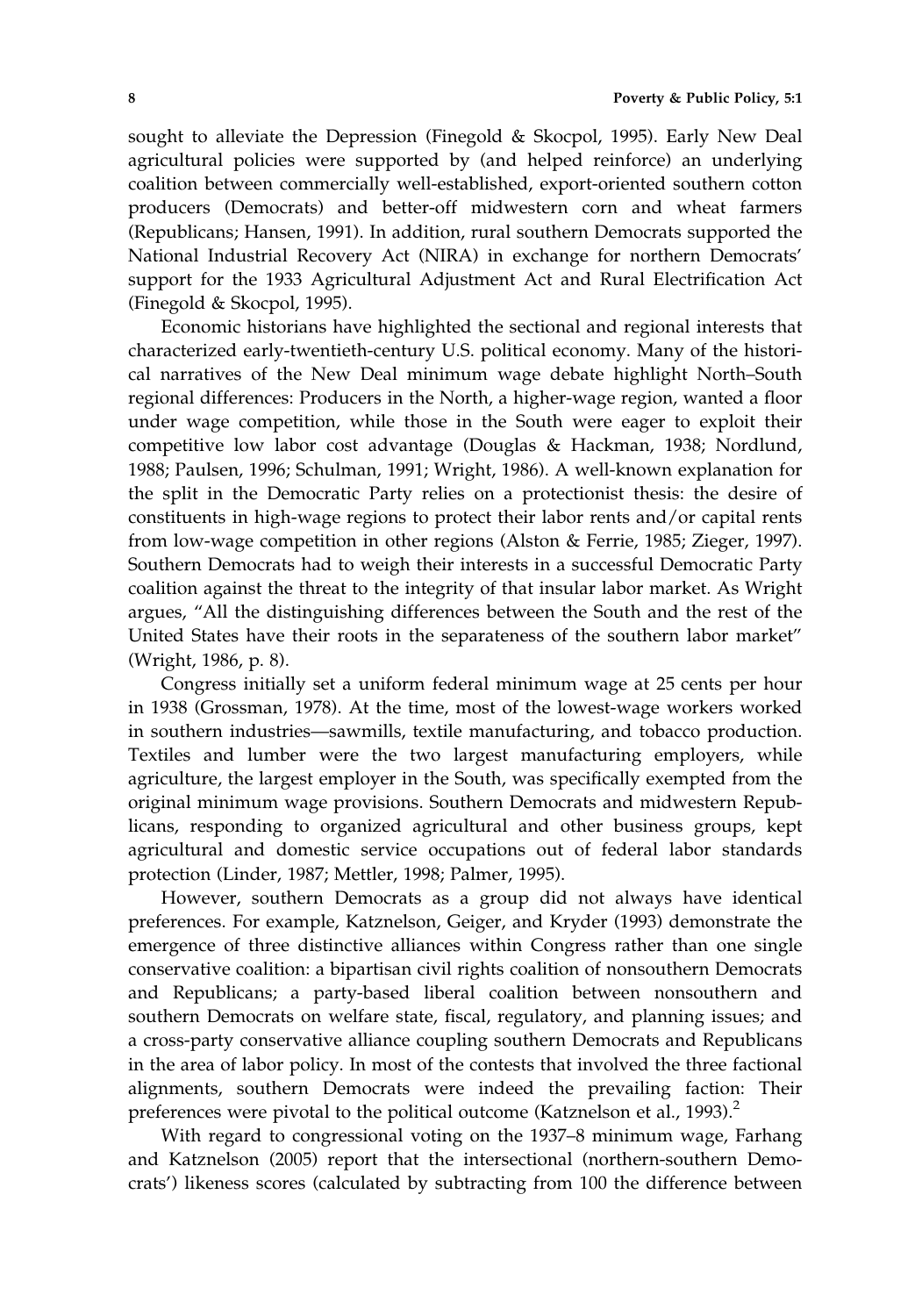the percentage of positive votes cast by each bloc, where scores of 70 and above signify high likeness) remained high at 80 in the Senate but declined to 64 in the House on passage and 71 to accept the conference report, reflecting the defection of a significant minority of conservative Democrats yet also leaving sufficient southern Democrats in the majority to adopt the minimum wage. Farhang and Katznelson argue that on labor issues, southern Democrats had by the 1940s moved "decisively away from the pattern that had prevailed in the 1930s and that, less heartily, was still subscribed to in 1938" (Farhang & Katznelson, 2005, p. 7).

Several political scientists offer rational-choice accounts and assume that the federal minimum wage was endogenously determined within Congress (Fleck, 2004; Seltzer, 2004). According to Seltzer, the South was less unionized and had a higher proportion of employment in agriculture, lower wages, and more blacks than the North, and all of these factors increased the probability that southerners would vote against a minimum wage. However, after controlling for these characteristics, southern legislators were no more likely to oppose the act than were northerners. Although southern representatives were more likely to vote against the minimum wage, they did so primarily because of economic differences between the two regions, not political factors (Seltzer, 1995). Fleck finds that although southern representatives did not as a whole oppose the minimum wage or abandon policy positions taken by the Democratic Party, the Democrats who opposed the minimum wage tended to belong to a group of conservative Democrats who became increasingly likely to vote with Republicans. The Democratic division on the minimum wage consequently has great historical importance because it illustrates the rise of what became a quite stable alignment in the post–New Deal years (Fleck, 2002).

Poole and Rosenthal offer an ideological theory of congressional action on the minimum wage, concluding that partisan effects overwhelm aggregate measures of constituency interest. With a systematic spatial analysis of all 71 House roll-call votes on the minimum wage between 1937 and 1985, the authors conclude that changes to the nominal value of the minimum wage depend on which party controls Congress and the White House. Poole and Rosenthal report that the minimum wage increased at an average annual rate of 7.1 percent after World War II, when Democrats controlled both congressional chambers. When Democrats controlled the White House as well, the minimum wage grew at an average rate of 9.3 percent. Under a government divided between a Republican president and a Democratic Congress, the minimum wage grew at an average rate of 4.6 percent. While Poole and Rosenthal conclude that congressional voting on the minimum wage shows a highly partisan, liberal-conservative split, considerable diversity exists within each party on congressional roll-call voting. For example, moderate Republicans have joined with northern Democrats, and southern Democrats have voted with more conservative Republicans (Poole & Rosenthal, 1991).

While clear redistributive (ideological) issues might fit within this spatial model, the underlying distributive logic of the federal minimum wage often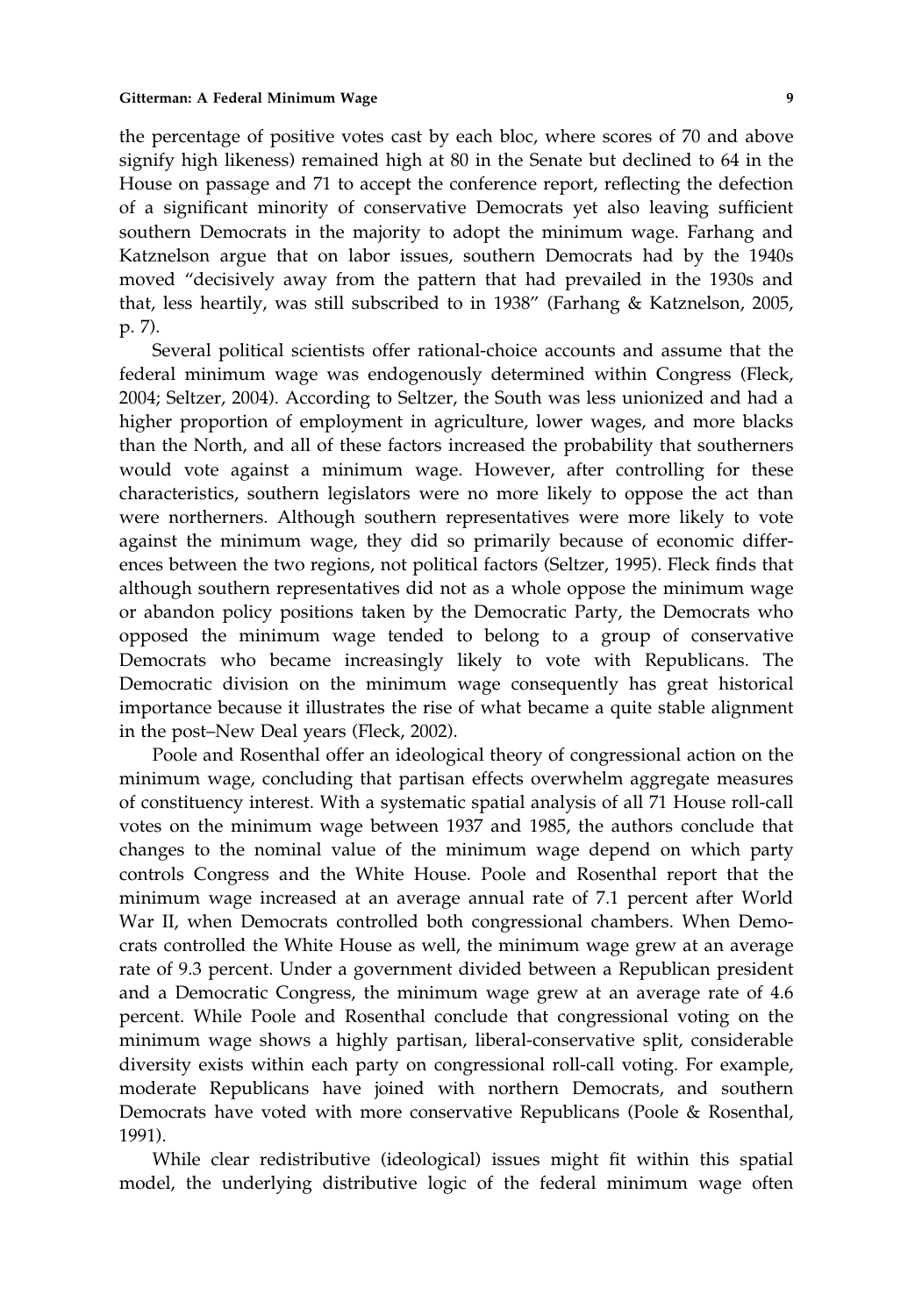allowed for vote trading and coalition building between groups of legislators. That is, northern Democrats, who often controlled the House Labor Committee, attempted to use the implicit gatekeeping power that came with that control to pursue their agenda by creating logrolls that could survive the House Rules Committee and would benefit both northern and southern Democrats. Alternatively, conservative coalitions secured amendments to impose their preferences on the federal minimum wage: Moderate southern Democrats and Republicans joined liberal Democrats on the final vote.

Analyses centered on congressional roll-call voting often suffer from several limitations. For example, according to Koford, when the relative intensity of legislators' preferences varies across policy issues, Poole and Rosenthal's approach will likely fail to be predictive (Koford, 1994). As a consequence of the multidimensionality of the minimum wage, different dimensions and provisions are traded off against one another (i.e., an expansion of coverage and the magnitude or timing of an increase). Poole and Rosenthal acknowledge that "a vote between two alternative minimum wage proposals may not readily fit into a preexisting spatial pattern" (Poole & Rosenthal, 1991, pp. 16–7). The roll-callcentered approach also misses internal congressional rules' significant impact on policy outcomes. Empirically, the rules and procedures under which Congress considered the minimum wage greatly affected whose preferences influenced the final outcome. These internal rules of the game matter in a very significant way for understanding the political logic of the minimum wage.

# Toward a Political Theory of the Federal Minimum Wage

The federal minimum wage has an "institutionalist" logic.<sup>3</sup> The politics of a minimum wage unfolds over time: The future of any "new" institutionalism analysis lies in the study of the dynamics of institutions and policy over time rather than of a static equilibrium outcome at a particular point in history (Jillson & Wilson, 1994). The original 1937–8 agreement and the revised bargains of 1949, 1955, 1961, 1966, 1974, 1977, 1989, 1996, and 2007 demonstrate that the minimum wage was not a single legislative (policy) event but rather a repeated process unfolding over time.

The emphasis here is on the interplay of elected policymakers as they seek to realize their goals within the institutional arenas in which they act and which they help shape and the historical context in which these choices are set (Aldrich, 1994; Katznelson, 1998). Democrats and Republicans on both sides of this exchange are assumed to have preferences, goals, information and resources, and strategies. For simplicity, I assume that constituent and interest groups conveyed information about their demands to political actors (and to some extent to political parties).<sup>4</sup> As political actors translated these demands into decisions about the minimum wage, they negotiated the balance between constituent and organized interest group pressures according to their own political purposes and electoral goals within a particular historical context. In the end, the federal minimum wage regime was held together not by the naturally cooperative efforts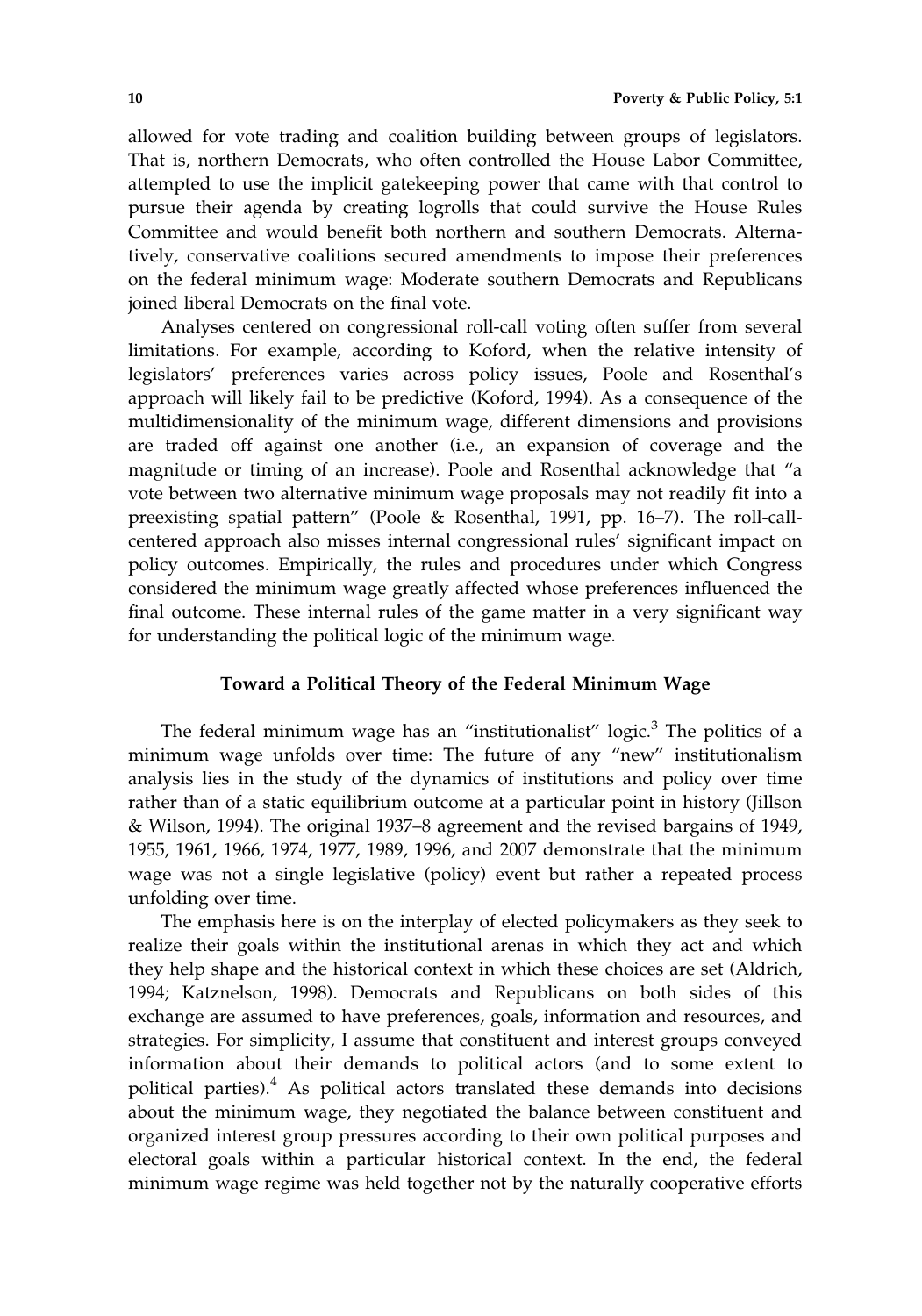### Gitterman: A Federal Minimum Wage 11 and the state of the state of the 11 and 11 and 11 and 11 and 11 and 11 and 11 and 11 and 11 and 11 and 11 and 11 and 11 and 11 and 11 and 11 and 12 and 12 and 12 and 12 and 12 and 12 a

of organized business, agriculture, and labor groups<sup>5</sup> but rather by the structure imposed by the incentives of electoral politics, the congressional rules of the game, and prior political choices.

Rather than identifying only the preferences of the ardent minimum wage supporters (and opponents), I attempt to identify those members of an enacting coalition (including the president) or veto players whose preferences had to be taken into account for a minimum wage bargain to be struck. For each episode, the analytical challenge is to identify the coalition that made the minimum wage agreement—the members of Congress among whom a bargain was struck and codified into legislation, plus (usually) the president. The second challenge is to determine the nature of the compromise that enabled members of an enacting coalition to adopt an increase in the minimum wage (McNollgast, 1992, 1994).

For most of the twentieth century, this antipoverty policy revolved around a potential compromise among three groups, none of which commanded a majority in Congress. Not all coalitional members were equally important in determining the content of the minimum wage. The major lines of agreement on the minimum wage resulted from political trade-offs among pivotal veto players—not just the swing voters but any member who occupied a veto gate in the legislative process. Political actors, both Democrats and Republicans, manipulated the rules of the game (i.e., House Rules Committee powers, Senate minority rights, and the presidential veto) to extract or to impose concessions in exchange for political support. Dramatic shifts in the preferences of Congress and/or the president (especially in the same direction) affected the coalition and the nature of the compromise across time. This bargain was exposed to incremental shifts because single actors who controlled veto gates in the political process became pivotal decision makers on the federal minimum wage.

# The Minimum Wage and New Deal Economic Recovery Sequence, 1932–7

An enacting coalition in Congress (plus President Franklin D. Roosevelt) adopted the original minimum wage as part of the 1938 FLSA, exercising the constitutional authority to regulate unfair labor conditions in interstate commerce. FDR proposed the minimum wage in 1937 after Congress adopted two other New Deal economic recovery reforms. First, under the 1933 NIRA, Congress and FDR adopted national minimum wage and maximum hours rules, guaranteed collective-bargaining rights and industrial production codes, and poured vast amounts of tax dollars into public-works projects. However, the National Recovery Administration, which delegated legislative authority to the president, was ruled unconstitutional by the Supreme Court in 1935.<sup>6</sup>

In 1935, Congress and FDR adopted the NLRA to restore the NIRA's labor provisions. The NLRA reinforced the structure of union organization and collective bargaining by backing them with the coercive authority of the federal government. Congress delegated legislative authority to a National Labor Relations Board (NLRB), which would investigate employers suspected of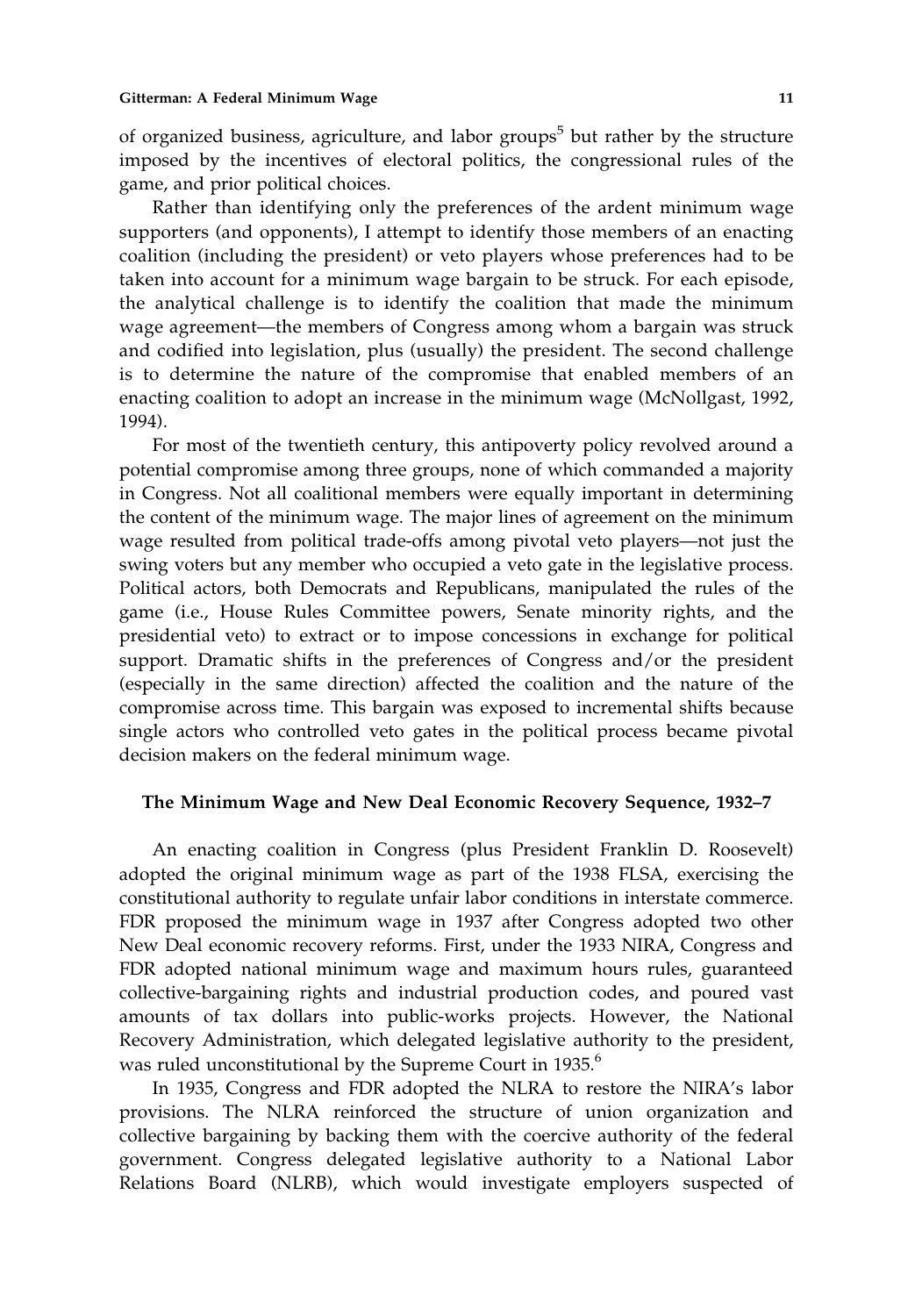engaging in unfair labor practices. Because the Senate had to confirm presidential appointees, the Senate Labor Committee's jurisdiction gave it formal control and influence over the NRLB (Moe, 1987). The Supreme Court upheld the constitutionality of the NLRB in 1937, ruling that prohibiting employers from engaging in unfair labor practices affecting commerce was a "valid exercise of congressional power to regulate any activity affecting interstate commerce."<sup>7</sup> Proponents saw a new political opportunity to regulate unfair labor conditions (a minimum wage floor) in any activity affecting interstate commerce.

Northern Democrats, however, faced a difficult political challenge in Congress. Although the Democrats had overwhelming majorities in both chambers, the odd marriage between the party's traditional southern rural base and its new northern urban base created a functional three-party system in American politics. Southern Democrats initially supported many of the president's New Deal labor-related initiatives, albeit with reservations and only after securing adequate protection for regional and economic interests. By 1937, however, a conservative alliance of southern Democrats and midwestern Republicans was resisting many proposed reforms.

As part of a third stage of the New Deal economic recovery sequence, FDR proposed the 1937 FLSA—with minimum wage, maximum hour, and child labor provisions—in an effort to reintroduce the NIRA's labor provisions and to offer protection to workers who were not organized to participate in collective bargaining.<sup>8</sup> FDR's preference was for Congress to exercise its authority to regulate unfair labor conditions of employers "in and affecting" interstate commerce (Samuel, 2000) and to delegate legislative authority to a Fair Labor Standards Board to determine those "industries, establishments, occupations, and employments" within the scope of interstate commerce (U.S. Congress, Senate, Committee on Education and Labor, 1937a). To preempt opposition from congressional allies of intrastate small business, FDR limited coverage to only those "businesses that were actually engaged in and substantially and materially affecting interstate commerce," thus exempting smaller intrastate retail and service employers (U.S. Congress, Senate, Committee on Education and Labor, 1937a). In addition, to minimize opposition from congressional allies of organized agricultural groups, FDR also exempted agricultural and domestic service workers (Linder, 1987, p. 1336; Mettler, 1994, p. 635).

FDR had incentives to propose a board, under his control and influence, that would set the minimum wage: The president would appoint five members (to staggered five-year terms without Senate approval) based on merit and efficiency rather than political considerations. If Congress retained control, FDR predicted that members "would face intense political pressure as organized groups would request the minimum wage be raised or lowered based on economic self-interest rather than on the basis of sound investigation of changes in economic conditions or the cost of living" (U.S. Congress, Senate, Committee on Education and Labor, 1937a). In contrast, board appointees would recommend "necessary cost-of-living adjustments due to the nature of rapid and unpredictable price changes in the economy" and reflect the president's preference that a minimum wage keep pace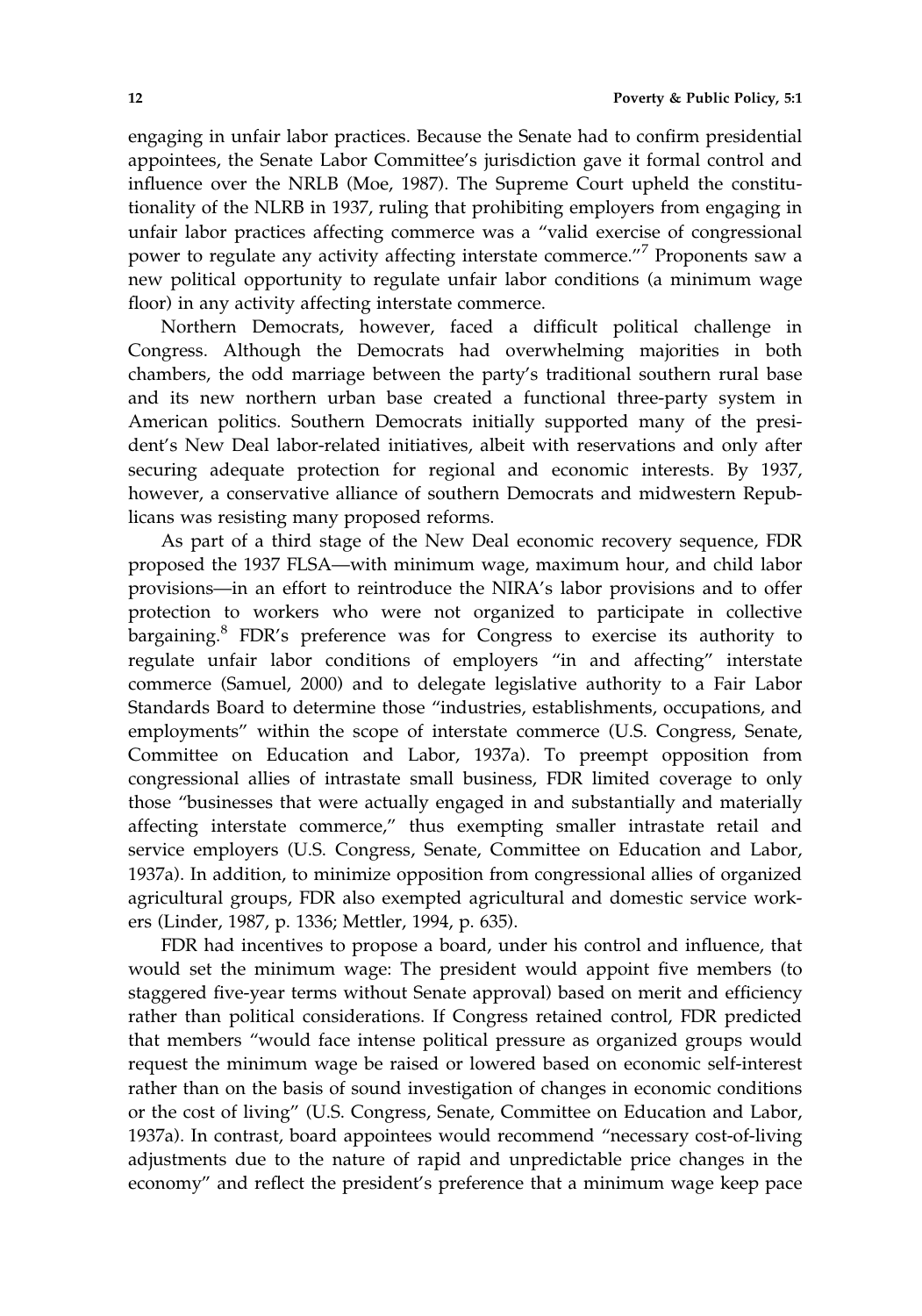with changes in the cost of living (U.S. Congress, Senate, Committee on Education and Labor, 1937a).

Congress would set a federal minimum wage to be used as a guide by the board; anything below this floor would be considered an "oppressive" wage (U.S. Congress, Senate, Committee on Education and Labor, 1937a). Without any further approval from Congress, the board would apply the minimum wage "as rapidly as it could without throwing people out of work or disrupting industry" (U.S. Congress, Senate, Committee on Education and Labor, 1937a). Thus, the board would be empowered to make all-important cost-of-living adjustments in response to rapid and unpredictable changes in prices. By 1937, however, FDR's proposed board posed direct political challenges to the conservative coalition in Congress, which turned against much of the New Deal, including the NLRB (Brady, 1988; Brady & Bullock, 1980; Patterson, 1967; Shelley, 1983). By the 75th Congress, roll-call votes indicate the beginning of the Democrats' regional split, with southern Democrats forming a conservative coalition voting majority on specific issues with midwestern Republicans (Fleck, 2002; Sinclair, 1978).

# A Bipartisan Coalition Crafts a New Bargain, 1937–8

The final policy outcome on the minimum wage illustrates how a later New Deal bargain shaped subsequent political development. Within Congress, an emergent conservative coalition majority preferred not to delegate any legislative authority to an additional New Deal board that could result in a future shift of policy away from Congress and toward presidential preferences.<sup>9</sup> Thus, the congressional rules of the game would significantly shape the logic of a minimum wage. The House Education and Labor Committee and Senate Labor Committee had jurisdiction over the minimum wage (as well as a range of other policies), and the committees' actions were closely related to partisan and ideological cleavages in American politics. In 1937–8, the labor committees were composed predominantly of preference outliers on labor (and union) issues and disproportionately supported federal labor standards.<sup>10</sup> After a House committee reported a bill, the Rules Committee generally would grant a rule governing its debate and amendment process; without a rule, a bill was blocked unless a majority of the House petitioned for it to be reported to the floor. A "closed" rule prohibited additional amendments on the floor, while an "open" rule allowed unlimited amendments on the floor before a final vote. Thus, the House Rules Committee had a great deal of authority to dictate the specific terms of a federal minimum wage increase.

The House Rules Committee initially had played an instrumental role in expediting FDR's early New Deal priorities, often reporting legislation under closed rules. However, between 1936 and 1940, the Rules Committee ceased to be an unquestioned ally of the House Democratic majority leadership as a consequence of the emergence of a mini-conservative coalition alliance of southern Democrats and Republicans. In the 75th Congress, the 14-member House Rules Committee represented a small minority of the House and tended to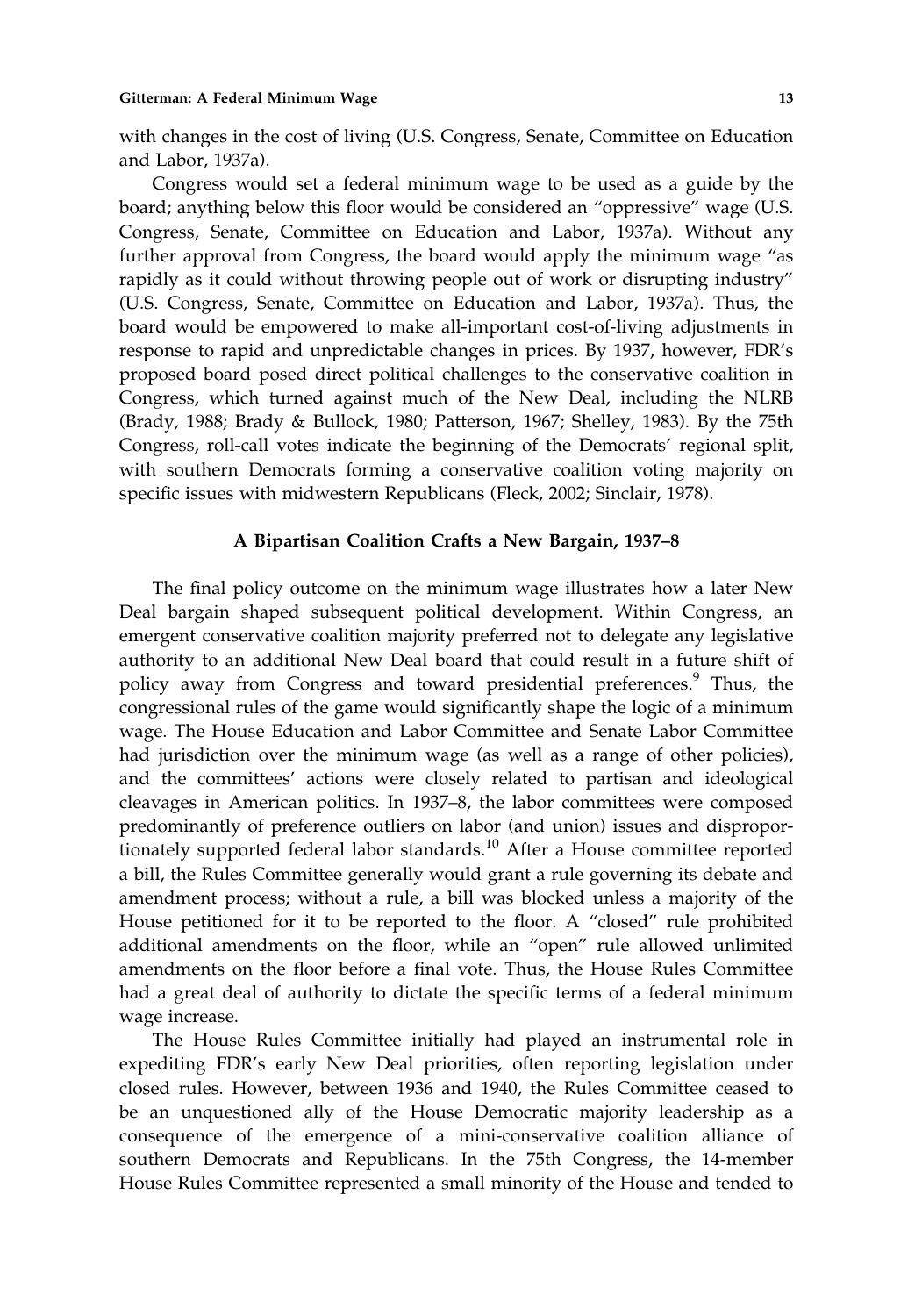be more conservative than the chamber overall.<sup>11</sup> A conservative alliance of southern Democrats and Republicans had a nine-to-five Rules Committee majority and controlled this key veto gate in the congressional process. Earlier in the New Deal, a majority had always granted a rule governing the debate and amendment process, regardless of how its members voted on the final outcome. But by 1937, this mini-conservative coalition began to use and threaten to use this veto authority to extract concessions on committee-reported minimum wage provisions or to block them from being reported to the House.

Southern and northern Democrats had divergent preferences regarding two minimum wage provisions: whether to delegate legislative authority to another New Deal board similar to the NLRB, and whether to mandate regional wage differentials. Anticipating political opposition from a conservative coalition on the floor, prolabor Senate Democrats empowered the board to set a minimum wage only at or near 40 cents (rather than FDR's 80 cents per hour), required the president to consider all geographical and industrial regions when nominating appointees, and required the Senate to offer advice and consent on all appointments (U.S. Congress, Senate, Committee on Education and Labor, 1937b). The Senate expanded the agricultural exemption to include all occupations involved in the delivery to market and the preparation, packaging, and storage of agricultural goods (Douglas & Hackman, 1938; Paulsen, 1996). The regional differentials and exemptions of agriculture in the area of production satisfied the preferences of southern Democrats, who hesitated to support a federal minimum wage. With these substitutes and the defeat of an effort to recommit the minimum wage back to committee, a coalition of northern and southern Democrats adopted the federal minimum wage (Fleck, 2002).

Anticipating a veto from the House Rules Committee's conservative coalition, northern prolabor Democrats on the committee sought to accommodate the southern Democrats' preferences by amending FDR's proposal. Democrats limited the scope to industries engaged in the production of goods for interstate commerce and directly affecting interstate commerce; exempted local intrastate business; required that board members be appointed with the advice and consent of the Senate and that two of its five members be from the South; prohibited the board from setting a federal minimum wage above 40 cents; and directed it to consider differences in collective bargaining, costs of production, transportation, and local economic conditions (without a specific regional wage differential; U.S. Congress, House, Committee on Labor, 1937). Despite the compromise proposal, the Rules Committee refused to report a minimum wage to the House floor without a regional differential (Seltzer, 1995).

With the U.S. experiencing its most serious economic crisis since 1933 and the minimum wage proposal blocked by the Rules Committee, FDR initiated a special 1937 congressional session to push for adoption of federal labor standards. Northern Democrats in the House reported a substitute with a 40-cent minimum wage and a single administrator within the Department of Labor rather than a board (Paulsen, 1996, p. 109). House Democratic leaders worked to gain the votes for a discharge petition to report the minimum wage directly to the House floor.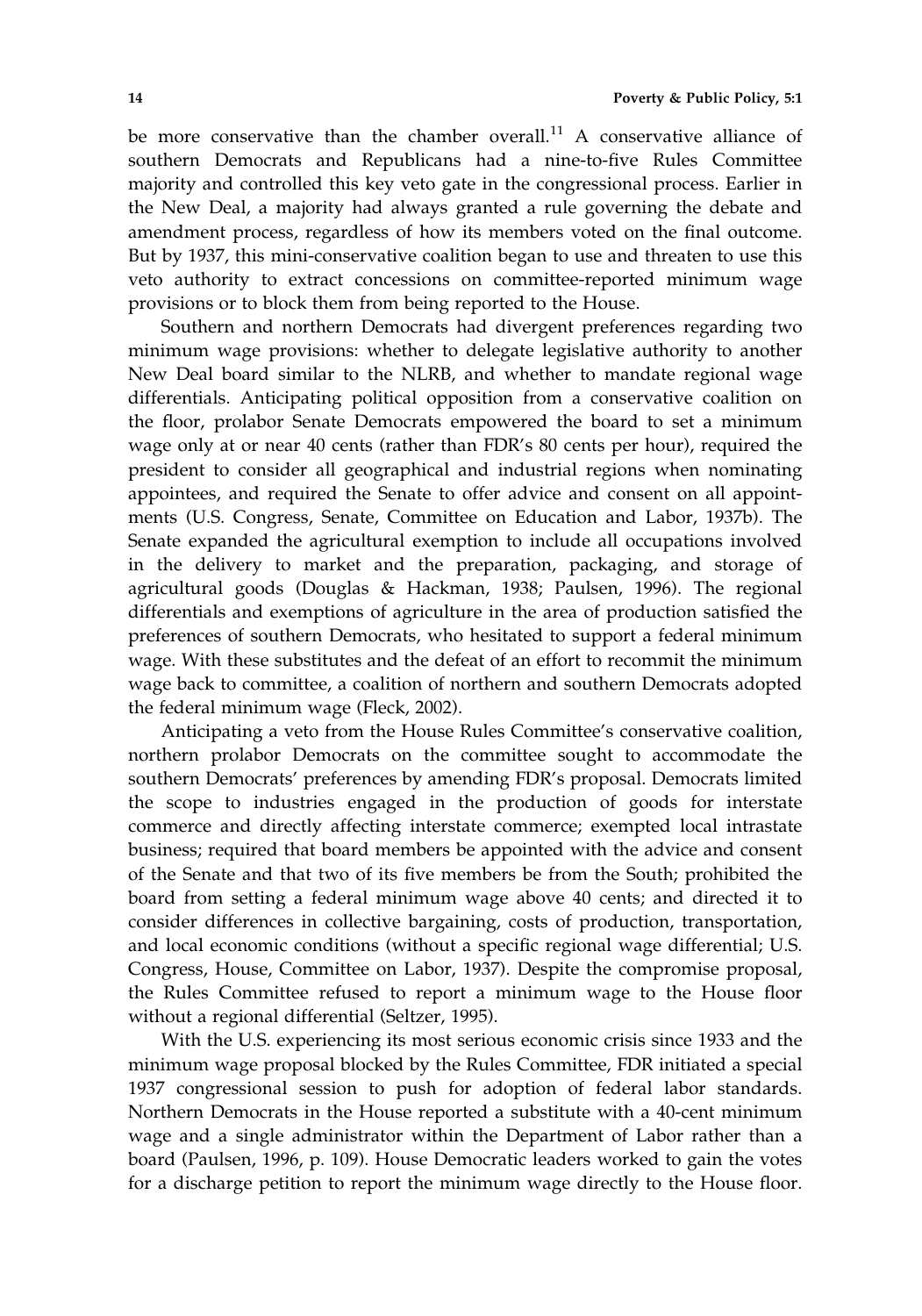This was a logrolling agreement in reverse, with one regional bloc of Democrats threatening to withhold its votes from legislation backed by another regional bloc unless political support was forthcoming.

In an appointed House subcommittee to resolve intraparty differences, southern Democrats offered a substitute (a 40-cent minimum wage with a regional differential); northern Democrats countered with a minimum wage (to be adjusted annually but without a geographic differential) that would be administered by the secretary of labor (Burns, 1966). The committee, with northern Democrats in control, defeated the southerners' substitute and then adopted their own proposal (Paulsen, 1996). The Rules Committee conservative coalition alliance again refused to report a minimum wage without regional differentials to the House.

But at this political deadlock in mid-1938, an exogenous shock—primary election wins of southern pro–New Deal Democrats as well as polls showing strong southern public support for a minimum wage—transformed the calculus for more moderate southern Democrats (Grossman, 1978). While one election alone might be too idiosyncratic as an explanation, the two primary elections illustrated strong public support throughout the South for a minimum wage. Indeed, when a June 1937 Gallup poll asked "if the federal government ought to set the lowest wage that employees should receive in each business and industry," 61 percent of Americans answered in the affirmative, including 56 percent of those in the South, only slightly lower than the 60 percent figure for New England and the Middle Atlantic region. Support for a minimum wage was even higher in an early 1938 poll: 69 percent of Americans supported a minimum wage, including 63 percent of southerners. Americans also expressed support for regional wage differences.<sup>12</sup>

With an electoral incentive to report a minimum wage, a large House majority, including most Republicans and almost half of southern Democrats, petitioned the minimum wage out of the Rules Committee with a discharge motion. Northern Democrats then joined with a majority of southern Democrats and a minority of Republicans to adopt a minimum wage (Grossman, 1978). Only the most conservative southern Democrats and Republicans remained opposed.

However, northern Democrats' gains proved short-lived. As part of the agreement, southern Democrats pushed to empower the administrator to set a lower minimum wage "in regions where prevailing wages were below the federal minimum wage" (U.S. Congress, Conference Committees, 1938). Although southern Democrats did not impose a regional wage differential per se, the final agreement set a minimum wage at 25 cents, far below the preferences of northern Democrats (40 cents or higher) and FDR (80 cents per hour). According to the agreement, the federal minimum wage was to be raised to at least 30 cents an hour by 1944 and to 40 cents an hour by 1945 "without substantially curtailing employment or earning power" (U.S. Congress, Conference Committees, 1938). While regional differentials were not included, the phased-in minimum wage provided additional flexibility. There was no requirement that it increase above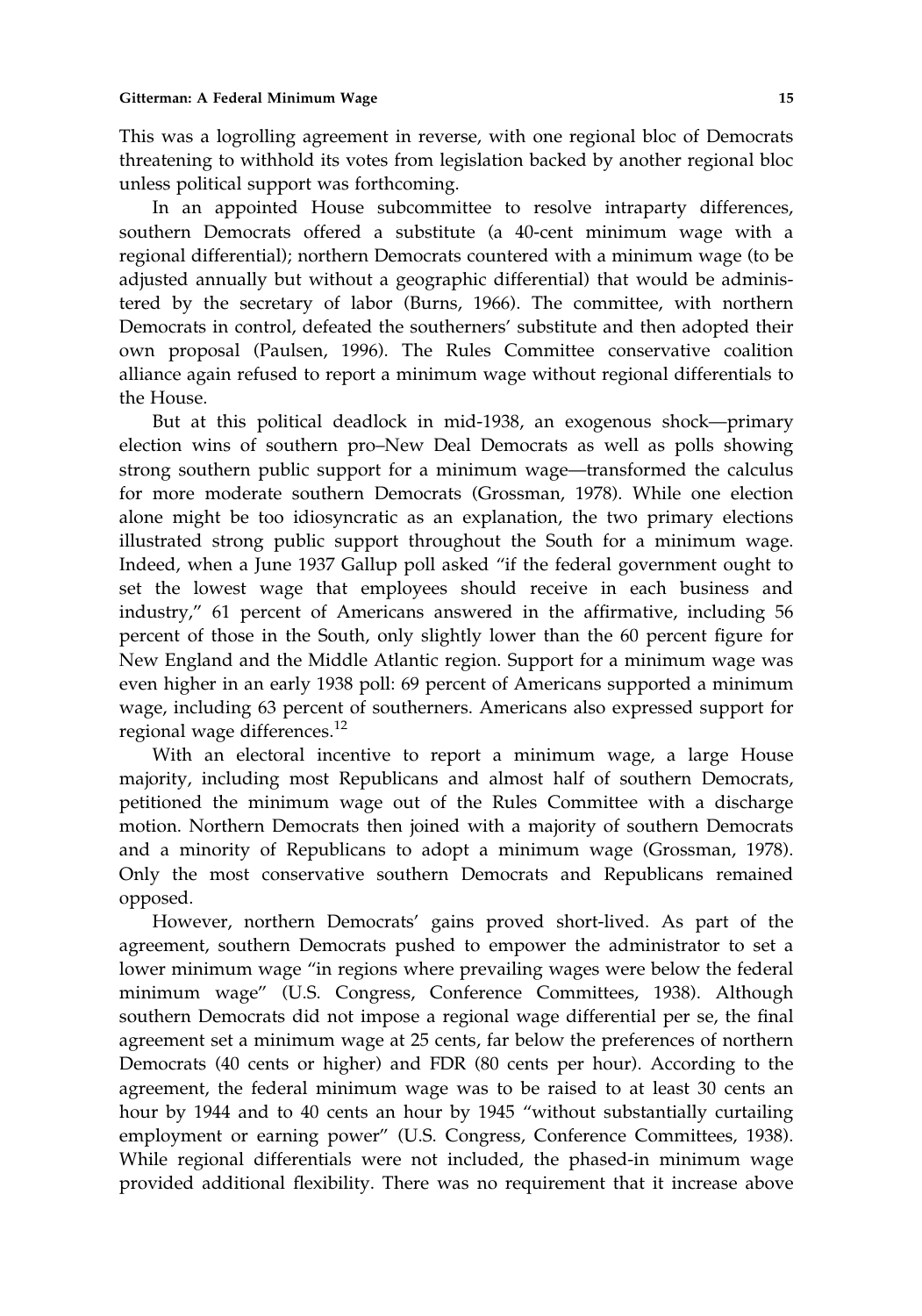25 cents: The agreement specified only that industry committees could vary the minimum wage rate for specific industries (Douglas & Hackman, 1938, 1939).

By this later stage in the New Deal, the conservative coalition opposed any further expansion of the modern regulatory state, particularly a wage-setting board similar to the NLRB (U.S. Congress, 1937). Thus, Congress delegated only administrative and enforcement authority to a single administrator, appointed by the president and approved by the Senate, who would direct a Wage and Hour Division within the Department of Labor. The administrator would convene a committee for each industry "engaged in interstate commerce or in the production of goods for commerce" and determine minimum wages for those industries that could pay rates above the 25-cent minimum during the seven-year phase-in to 40 cents (Paulsen, 1996). The committees were expected to base administrative orders on factors such as transportation, living, and production costs; wages established for comparable work by collective bargaining arrangements; and wages paid for comparable work by employers who voluntarily maintained minimum wage standards (U.S. Congress, Conference Committees, 1938, p. 4).

Because redistributive and regulatory decisions such as a minimum wage are difficult and politically costly to make, Congress often acts in ways that either distribute benefits broadly or shield particular groups from the costs. Thus, Congress empowered individual policymakers to legislate exemptions for industries in their states and districts (Douglas & Hackman, 1938, 1939). In this case, Congress limited the scope to specific interstate industries (manufacturing, mining, quarrying, and forestry) while providing exemptions for employees in executive, administrative, professional, or local retailing capacities; for all retail and service firms doing less than 50 percent of their business in interstate commerce; and for farm workers within the area of production of agricultural and horticultural commodities as defined by the administrator (U.S. Congress, House, Committee on Education and Labor, 1949).

Although FDR and northern Democrats achieved their goal of a federal minimum wage, moderate southern Democrats' and Republicans' preference to retain control aligned with the northerners' electoral incentives. It allowed policymakers to claim credit for a minimum wage (due to strong public support across all regions) as well as to avoid blame (from organized agricultural and business groups that opposed higher labor costs) by limiting the scope and minimizing the magnitude (or extending the timing) of any minimum wage increase.

With these exemptions, the original minimum wage offered protection to 11 million workers (20 percent of all U.S. wage earners). At 25 cents, the minimum wage initially would directly affect 300,000 workers who were earning less than that amount, a number that was predicted to rise to 550,000 when the minimum wage was raised to 30 cents per hour and to 1.4 million when it was raised to 40 cents (Daugherty, 1939). Although agriculture, retail trade, and domestic service employees were not considered part of interstate commerce (or were specifically excluded), these occupations had the largest proportion of the low-wage workers in the United States. This bargain set the stage for repeated political conflict about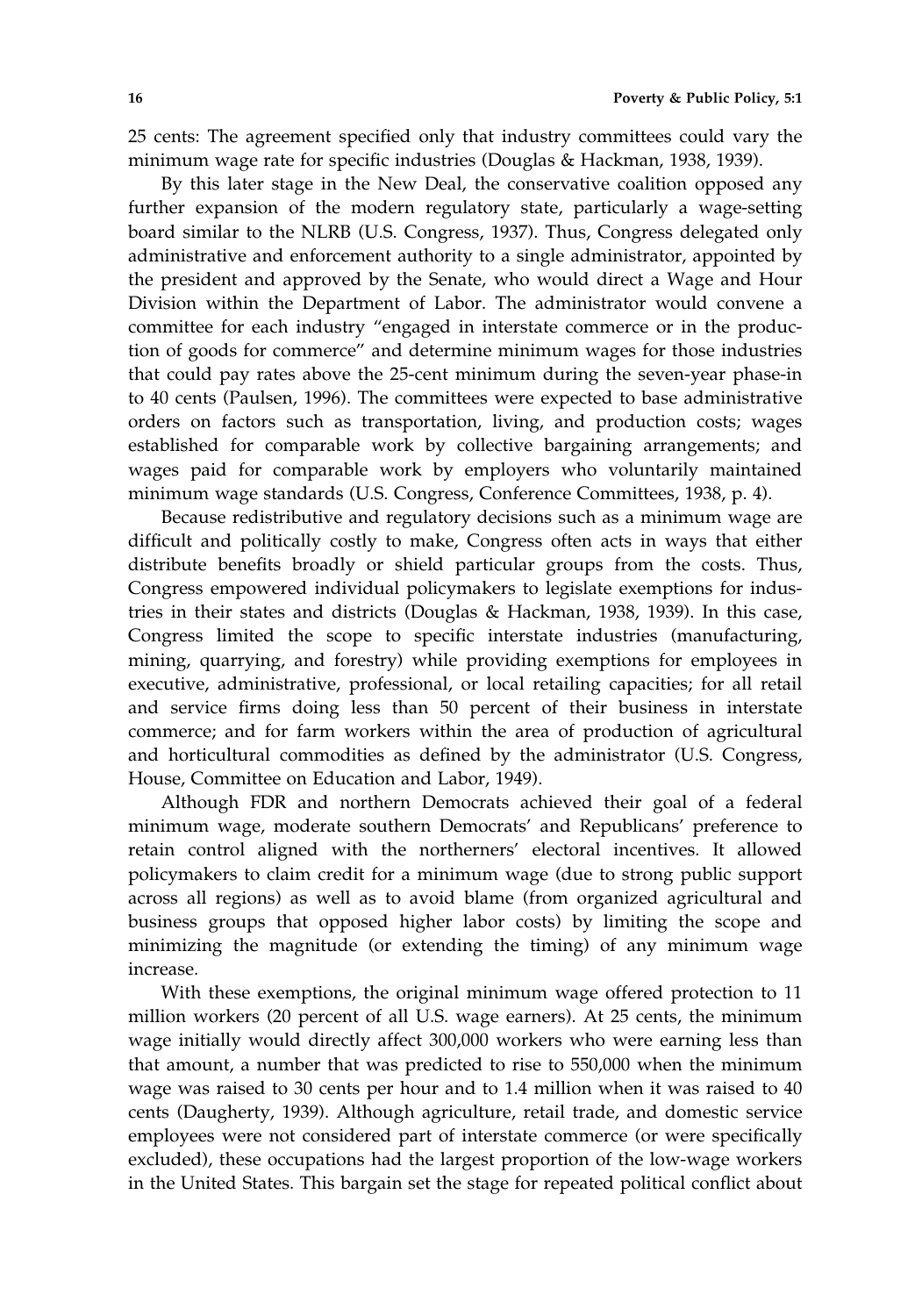expanding the scope and amount of the minimum wage across the twentieth century.

Despite this partial victory for FDR and northern Democrats, the nominal minimum wage would not be revised annually (or regularly) to keep pace with the cost of living. By the end of the seven-year phase-in from 25 to 40 cents per hour, inflation meant that the effective minimum wage had dropped (Stigler, 1946). Liberal Democrats who strongly supported the minimum wage would continue to expand its coverage and to increase the rate and index it to the cost of living. Rather than working for outright repeal, political opponents would use a strategy of inaction to allow the minimum wage's purchasing power to erode.

By refusing to delegate legislative authority to a wage-setting board, Congress transformed the political logic from an NLRB politics of appointments (in which the Senate and the president battle over whom to appoint to the board) into a repeated interaction between Congress and the president over the scope, magnitude, and timing of a minimum wage (Moe, 1985, 1987; Snyder & Weingast, 2000). As a result, the congressional rules of the game shaped a predictable politics. Political agreement had to be reached among the House and Senate labor committees; the majority party leadership, the often independent House Rules Committee, and majorities in each chamber; and a conference committee plus the president. Control was not held by the liberal northern Democratic members of the House and Senate labor committees but by pivotal actors (southern Democrats) who could use or threaten to use procedural rules to obstruct passage or, more likely, to mandate the precise details of the minimum wage.

Congress's decision to retain statutory authority empowered later elected policymakers to exert direct control and influence over the minimum wage. Political actors since the mid-1940s have repeatedly confronted choices about expanding the scope and raising the amount of the minimum wage (or allowing it to devalue compared to inflation) within the context of national economic conditions and electoral politics. Each adjustment of the minimum wage would require the creation of a new enacting coalition. For better or for worse, electoral politics rather than national economic conditions would remain front and center.

# An Enduring New Deal Minimum Wage Bargain, 1938–60

Each year between 1945 and 1949, President Harry S. Truman requested that Congress expand the scope of the minimum wage to include all employees "engaged in any production activity affecting interstate commerce" as well as workers in agricultural processing industries $13$  and that Congress raise the minimum wage above 40 cents (Anon, 1945; U.S. Congress, Senate, Committee on Education and Labor, 1946). In the 1946 midterm elections, Republicans won control of Congress for the first time since 1931. In addition, a conservative alliance in the Senate sought to protect agricultural groups by using (or threatening to use) procedural maneuvers such as nongermane amendments and filibusters to maintain the exemption for industries closely related to agriculture or agricultural production (Campbell, 1962; Finegold, 1988).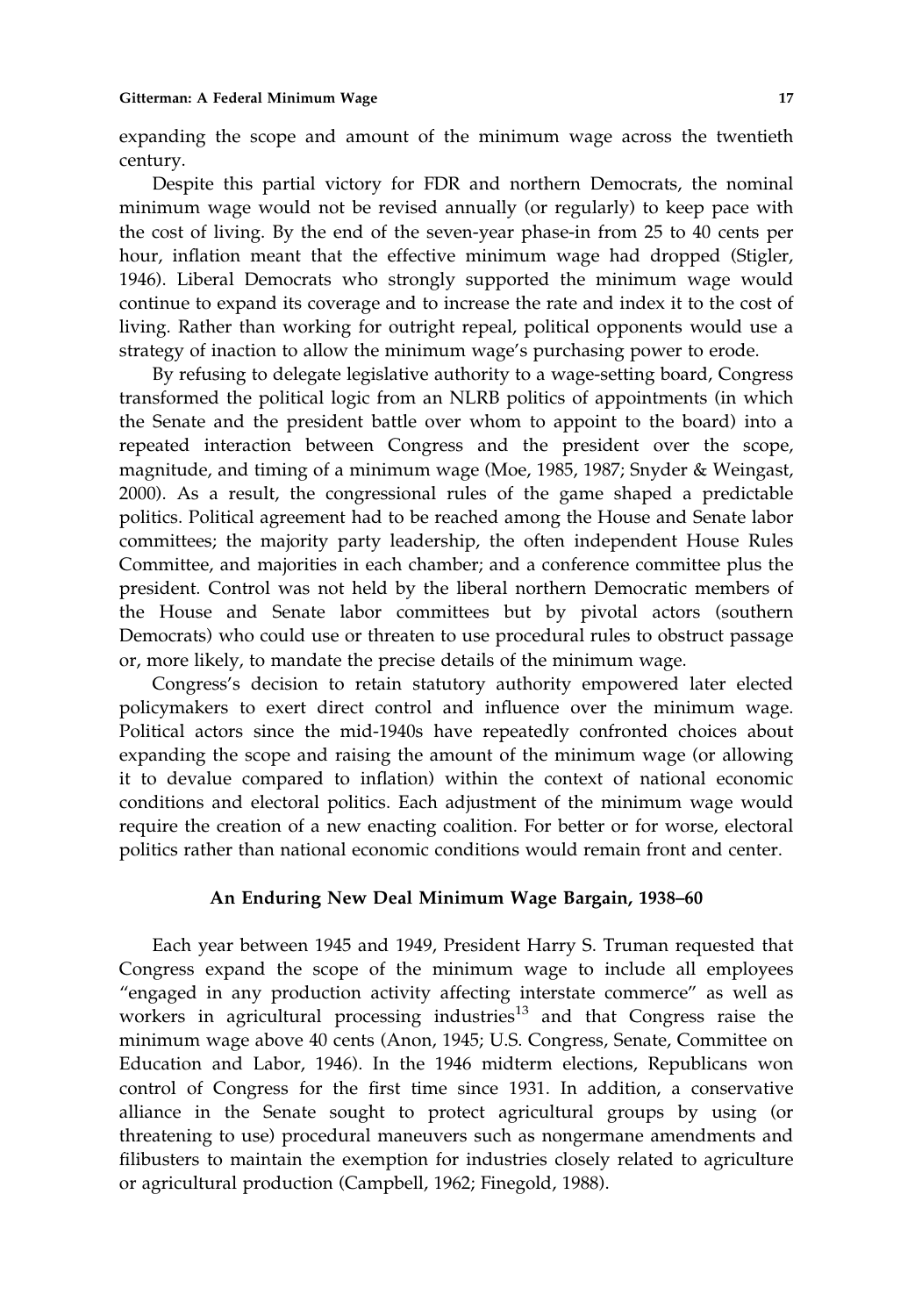Republicans were concerned that the wage and hour administrator had expanded the minimum wage to cover additional workers through administrative discretion in ways that Congress had not intended in 1938 (U.S. Congress, Senate, Committee on Labor and Public Welfare, 1948, pp. 532–42). Republicans attempted to limit coverage in several ways, such as limiting it only to employees "necessary to the production of goods for interstate commerce" and expanding the retail and service employer exemption (U.S. Congress, Senate, Committee on Labor and Public Welfare, 1948). The Republican 80th Congress adopted the 1947 Portal-to-Portal Act, which curtailed suits against employers for violating minimum wage regulations.

Northern Democrats viewed this measure as a Republican political attempt to dismantle the federal minimum wage. Liberal Democrats feared that in the absence of liability, employers would act at will and punish unorganized workers whose real wages were already in decline. But with Truman taking no formal position and with strong public support for the liability limits, $14$  Congress adopted the new restrictions. Truman, facing a veto override, used his approval message for Portal-to-Portal to request that Congress expand the minimum wage to exempted workers and increase it to 65 cents per hour (Hartmann, 1971).

In 1949, after Democrats regained control of Congress, Truman and the northern Democrats attempted to expand the minimum wage to cover all employees "in an enterprise in which the employer is engaged in commerce or in the production of goods for commerce" (U.S. Congress, House, Committee on Education and Labor, 1949). Although Democrats had an eight-to-four majority on the House Rules Committee, southern Democrats voted with the four Republicans to prevent the minimum wage from coming to a floor vote, thereby opposing the chamber's Democratic leadership (Anon, 1949; Herzberg, 1986). Southern Democrats proposed a temporary increase to 65 cents until 1950, with the minimum wage subsequently linked to changes in the cost of living but not falling below 50 cents. The House adopted a small minimum wage increase but rejected the idea of indexing it to the cost of living and narrowed the scope, as the conservative coalition demanded, reducing it to cover even fewer workers than had been covered in the original 1938 legislation. Thus, northern Democrats exchanged an increase in the minimum wage for a reduction in the number of workers covered.

Congress struck a final agreement to limit the administrator's discretion to define employees engaged in interstate commerce and to authorize exemptions for service employees in the laundry, cleaning, and clothing-repair businesses (U.S. Congress, Conference Committees, 1949). Under the bargain, Congress eliminated 500,000 workers from coverage in exchange for an increase to 75 cents an hour. As a result, congressional supporters could claim a partial victory (no expansion of scope and a small increase), and the original 1938 bargain endured.

In 1955, President Dwight D. Eisenhower, a moderate Republican, proposed an expansion of the scope of the minimum wage to certain multistate enterprises and a minimum wage increase to 90 cents. Republicans, who had retaken control of Congress in 1952, had allowed inflation to repeal the real value of the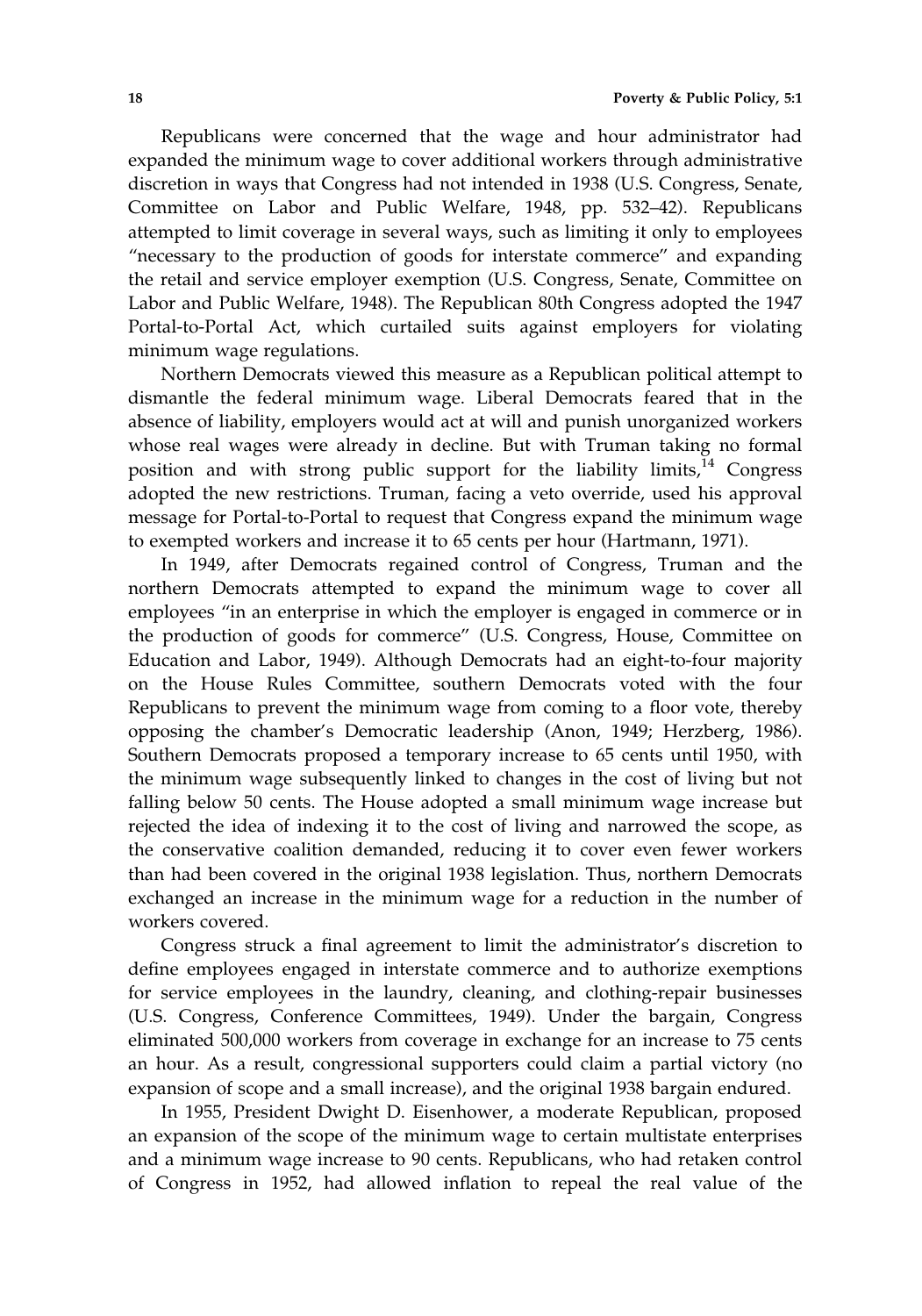minimum wage, but Democrats regained modest majorities by 1955 (U.S. Congress, Senate, Committee on Labor and Public Welfare, 1955; U.S. Congress, Senate, Committee on Labor and Public Welfare, Subcommittee on Labor, 1955). Without the political conflict that had marked previous battles, Congress agreed to a minimum wage increase to one dollar per hour but dropped any expansion of scope to intrastate activities (Anon, 1945–64). Again, although a conservative coalition resisted liberal Democrats' attempts to expand the scope, the 1938 policy bargain remained intact and even gained the support of a Republican White House.

Although Democrats held a majority in the House in 8 of the 12 sessions between 1938 and 1960, their status did not translate into significant control and influence over the minimum wage. During that period, the preferences of the selfselected "liberal" House Education and Labor Committee members (as well as their Senate counterparts) were modified on the floor to meet the preferences of a conservative coalition alliance. As in the 1938 bargain, liberal Democrats were joined by a group of moderate southern Democrats and Republicans only on the final House votes, after more far-reaching proposals had been replaced with substitutes that reduced or maintained scope. The 1938 bargain—designed by a conservative coalition alliance to maintain control and influence over the minimum wage—endured well beyond the late New Deal.

# Expanding the New Deal Bargain, 1961–8

With John F. Kennedy elected president in 1960 and Democrats winning large majorities in Congress, liberals were motivated to expand the minimum wage's scope and rate. Moreover, Democratic House leaders expanded the Rules Committee from 12 to 15 members "to add more moderate southern Democrats" who would support the president's agenda and break the existing deadlock between members of the conservative coalition and other Democrats ("House Rules Committee," 1961, p. 109). A House majority, including a minority of southern Democrats and moderate Republicans, gave Democrats a narrow victory on the change to the rules ("House Rules Committee," 1961, p. 109). This step was significant, enabling House majority leaders to restore control over the Rules Committee. In 1965, the House approved additional changes to weaken the Rules Committee's independence.

Kennedy's 1961 preference was to expand the scope "to enterprises engaged in commerce or in the production of goods for commerce" (U.S. Congress, House, Committee on Education and Labor, 1961; U.S. Congress, Senate, Committee on Labor and Public Welfare, Subcommittee on Labor, 1961) as well as to increase the wage in two steps to \$1.25 for workers within the existing scope and to establish a three-step increase to \$1.25 for newly covered workers (U.S. Congress, Senate, Committee on Labor and Public Welfare. Subcommittee on Labor, 1961). House Democrats again reported an expansion of scope (U.S. Congress, House, Committee on Education and Labor, 1961, p. 6) and an increase to \$1.25 (U.S. Congress, House, Committee on Education and Labor, 1961, p. 6). After the Rules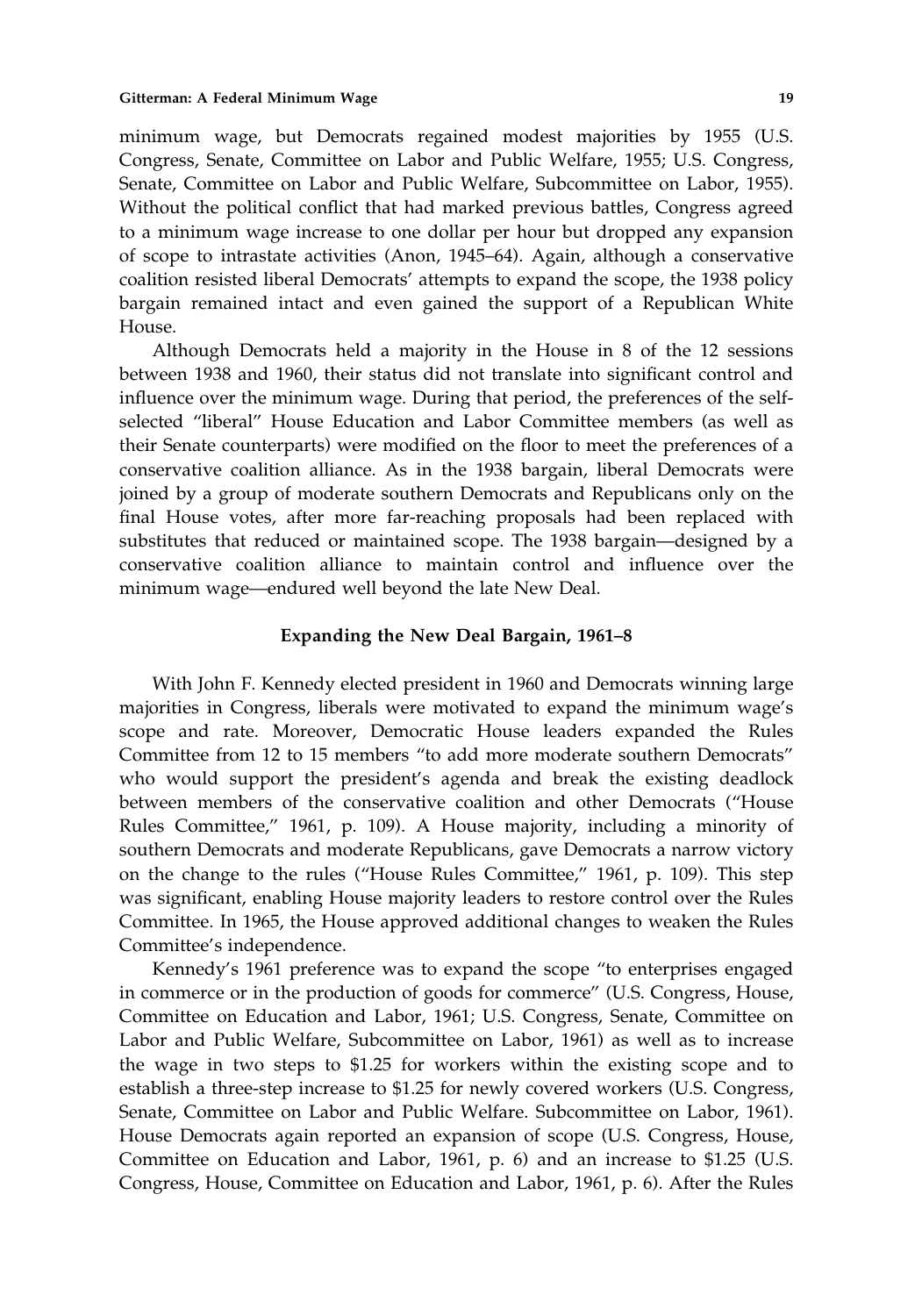Committee reported the measure under an open rule, the conservative coalition again reduced the increase in the scope and the rate.<sup>15</sup> To preempt the substitute and to win political support from moderate southern Democrats and Republicans, Kennedy put forth a compromise that would cover an additional 3.8 million workers and limit the rate increase.<sup>16</sup> A conservative House coalition defeated the Kennedy proposal and substituted a less generous provision (Anon, 1961). Liberal Democrats, joined by a majority of southern Democrats and Republicans, accepted the modified proposal.

When a liberal Democrat replaced a southern party member as chair of the House Education and Labor Committee, House leaders gained more direct political influence over the final (conference committee) agreement (U.S. House of Representatives, 1961). Again, a single actor who controlled a veto gate became a pivotal decision maker. The House accepted the more liberal Senate provisions on the expansion of the minimum wage after moderates replaced some southern Democrats (Anon, 1945–64, 1961, p. 481). Moderate southern Democrats and Republicans joined with all northern Democrats in support of the minimum wage.

This action represented the first expansion in the scope of the minimum wage since the New Deal. The rules now covered all employees of any enterprise that passed an annual-volume-of-sales test even if an individual employee was not engaged in commerce or in the production of goods for commerce (Anon, 1961, p. 471). Thus, the 1961 changes increased the minimum wage for 23.9 million workers and extended coverage to approximately 3.6 million new low-wage workers.17

In the 1964 elections, Democrats gained their largest majorities in Congress since the New Deal. President Lyndon B. Johnson then proposed an expansion of coverage and a two-step minimum wage increase as part of the Great Society program (Anon, 1965, 1966). LBJ proposed including all enterprises engaged in interstate commerce or in the production of goods for commerce with gross annual volume of sales of at least \$250,000 (an additional 4.6 million workers), a standard already adopted for separate establishments within an enterprise in 1961 (Anon, 1965). Liberal House Democrats again proposed expanding the scope of the minimum wage to cover 7.2 million new workers, although the exemptions for small retail and service establishments were retained. Congressional liberals also recommended a two-step annual increase and coverage for federal employees (U.S. Congress, House, Committee on Education and Labor, 1966). The Rules Committee, weakened by changes in 1961 and 1963, voted to report the minimum wage provisions under an open rule (Anon, 1966). A conservative coalition in the House adopted a substitute that retained the current minimum wage for an additional two years but expanded the universe of those covered (Anon, 1966, p. 826). The House adopted the 1966 changes, with liberal Democrats again joined by moderate southern Democrats and Republicans on the final vote (Anon, 1966, p. 825).

A conservative alliance in the Senate narrowed the expansion of scope to retail and service firms with annual volume of sales of less than \$350,000 (instead of \$250,000), dropping 185,000 workers from coverage (Anon, 1966). Congress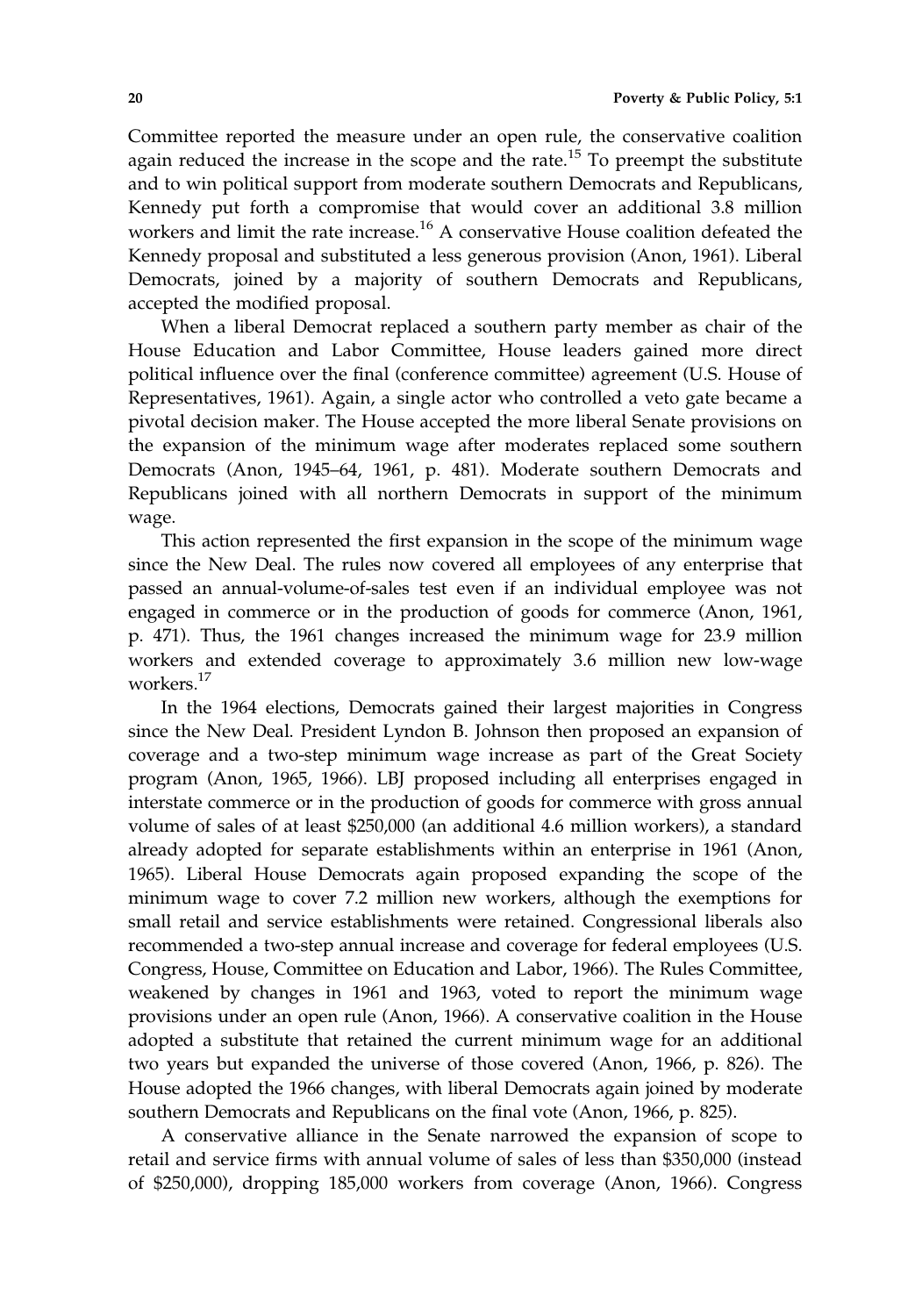agreed to reduce the annual-volume-of-sales test for retail and service firms (from \$1 million to \$250,000 over three years) and to include farm employees (Anon, 1966, p. 821), federal employees, and all employees working on federal contracts (U.S. Congress, Conference Committees, 2004). Congress also agreed that newly covered workers would receive a minimum wage by 1967 and a two-step increase by 1971 (Anon, 1966, p. 821).

The 1961 and 1966 expansions marked the biggest victories for liberal Democrats on the federal minimum wage since the New Deal. First, JFK and his Democratic allies expanded coverage beyond employees individually connected to interstate commerce to all employees of any enterprise engaged in commerce or production for commerce.<sup>17</sup> Second, LBJ and his congressional allies expanded coverage to employees in hospitals, primary and secondary schools, and higher education institutions and modified the definition of employer to remove the exemption of the states and localities with respect to public employees.

## Reforming the New Deal Bargain, 1971–80

The politics remained predictable through the 1970s, although for the first time a U.S. president—Republican Richard Nixon—vetoed a minimum wage increase. Nixon initially expressed support for the basic purpose to increase the minimum wage but had reservations regarding the size and timing of an increase (U.S. Congress, House, Committee on Education and Labor, 1971). Democrats retained control of Congress throughout the 1970s, but an uncohesive congressional majority party militated against any major changes to the federal minimum wage (Sinclair, 1982, pp. 150–1).

As part of his 1973 "New Federalism" initiative, Nixon opposed any expansion of coverage to federal, state, and local governments on the grounds that it would weaken our system of federalism (U.S. Congress, House, Committee on Education and Labor, 1971). In addition, Nixon proposed establishing a subminimum wage for workers under age 18 in an effort to deal with high youth unemployment rates (U.S. Congress, House, Committee on Education and Labor, General Subcommittee on Labor, 1971, 1973). Despite the president's veto threat, Congress expanded the minimum wage's scope to include federal, state, and local government employees and domestic workers; phased in coverage of large retail and service activities (bringing an additional 6.7 million workers under the law's scope); and increased the minimum wage for most workers. The annual-volumeof-sales test would decrease in 1975 and then would be eliminated in 1976 (U.S. Congress, Conference Committees, 1973a). Nixon vetoed these changes, and the House Democratic leadership failed to produce the two-thirds majority needed to override the veto as conservative southern Democrats voted with a majority of Republicans to sustain the Nixon veto.

In 1974, Congress agreed to expand the scope to employees of federal, state, and local governments (U.S. Congress, Conference Committees, 1974; U.S. Congress, House, Committee on Education and Labor, 1974) and to accept a Senate three-step phase-out of the annual-volume-of-sales establishment test (U.S.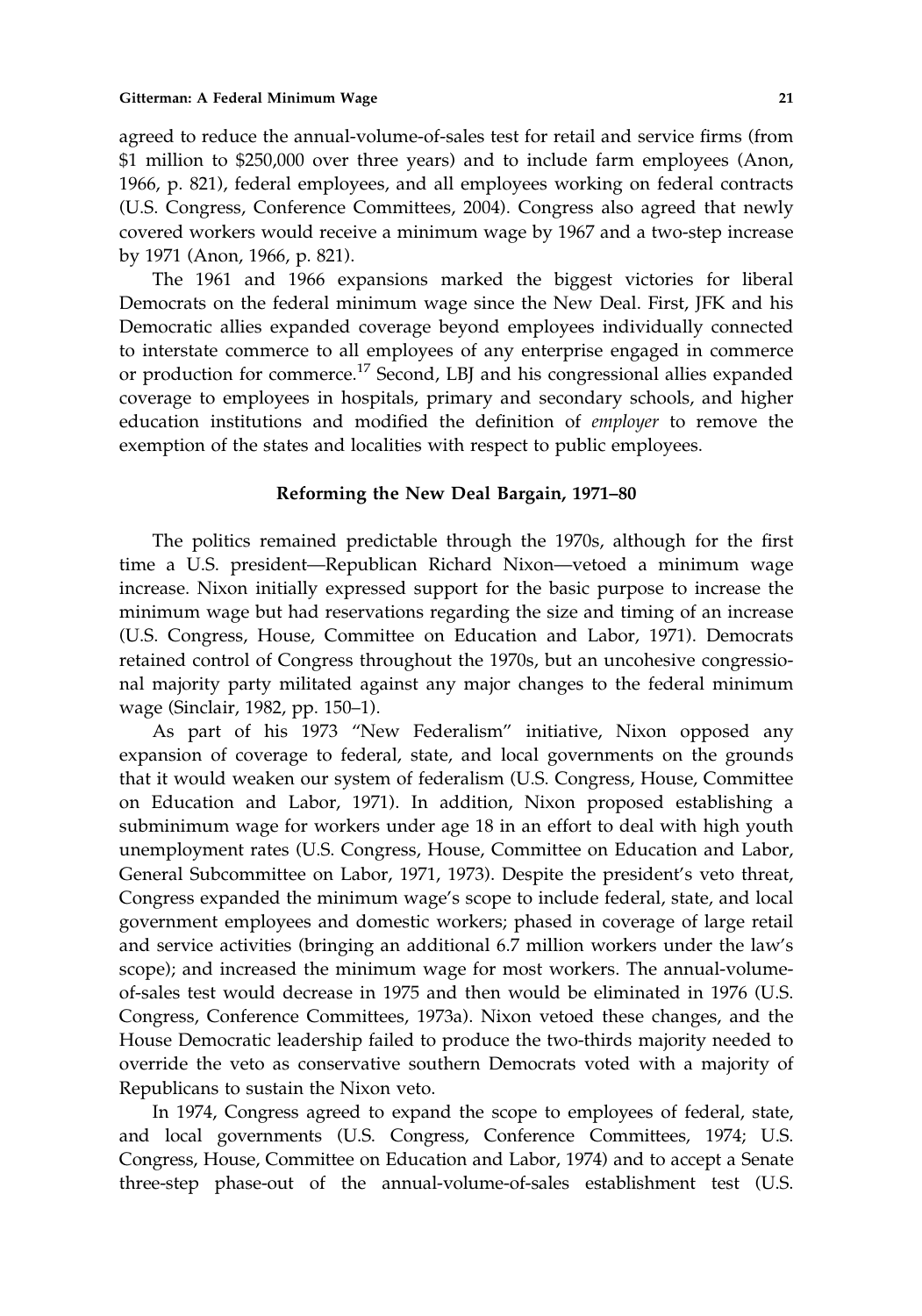Congress, Conference Committees, 1974). Congress also agreed to the more conservative House minimum wage phase-in provisions for nonfarm workers within the scope before 1966 and added to the scope in 1966 and 1974 as well as an increase from \$1.30 to \$2.30 within four years for farm workers (U.S. Congress, Conference Committees, 1974, p. 27). As a consequence of increases in the cost of living, sufficient votes in the House to override a veto, and most important, Republican electoral vulnerability as a consequence of the Watergate scandal, Nixon joined an enacting coalition in support of minimum wage changes in 1974 (Reichley, 1981). Thus, Nixon repealed the exemption previously afforded states and localities, and coverage was extended to new groups of workers.

## Democrats Fail to Index the Minimum Wage, 1976–80

In 1976, Democrats regained control of the White House and retained large majorities in Congress (Biven, 1994; Sinclair, 1982, p. 152). President Jimmy Carter, a centrist Democrat, proposed increasing the minimum wage to \$2.50 and automatically indexing it to 50 percent of straight-time hourly manufacturing earnings of production and nonsupervisory workers (Iwanicki, 1977). Prior amendments had brought the minimum wage to about half of the average manufacturing wage, but inflation subsequently eroded the value of the wage. Over the 1938–74 period, the minimum wage averaged roughly 43 percent of the manufacturing wage (U.S. Congress, House, Committee on Education and Labor, 1977). Congressional opponents of automatic indexation concluded that one of the greatest tools in controlling inflation and unemployment is Congress's ability to adjust the minimum wage (U.S. Congress, House, Committee on Education and Labor, 1977).

After four decades of ad hoc political agreements, Carter and House Democrats pushed automatic indexation as the only means of credibly committing to changes in the cost of living. On the House floor, however, a conservative coalition defeated automatic indexation; expanded the small business exemption, removing 3.8 million workers from coverage; but failed to adopt a subminimum wage (Anon, 1977). For a conservative House majority, the electoral benefits that discretion afforded were significantly higher than the political costs associated with surrendering to automatic indexation.

In 1977, Congress approved a four-step increase to \$3.35 (U.S. Congress, Conference Committees, 1977). For the first time since the Roosevelt era, all workers would receive that wage regardless of when they had come under the minimum wage umbrella. Congress also agreed to a three-step increase in the volume-of-sales-test exemption for retail and service establishments (to \$362,500 by 1981), thereby exempting 800,000 workers (U.S. Congress, Conference Committees, 1977). As with the original 1938 bargain, Congress preferred to adjust the minimum wage by statutory action rather than commit to automatic increases based on changes in the cost of living. For Congress and individual electoral incentives, discretion regarding the federal minimum wage remained the ally, while commitment (indexation) was the enemy.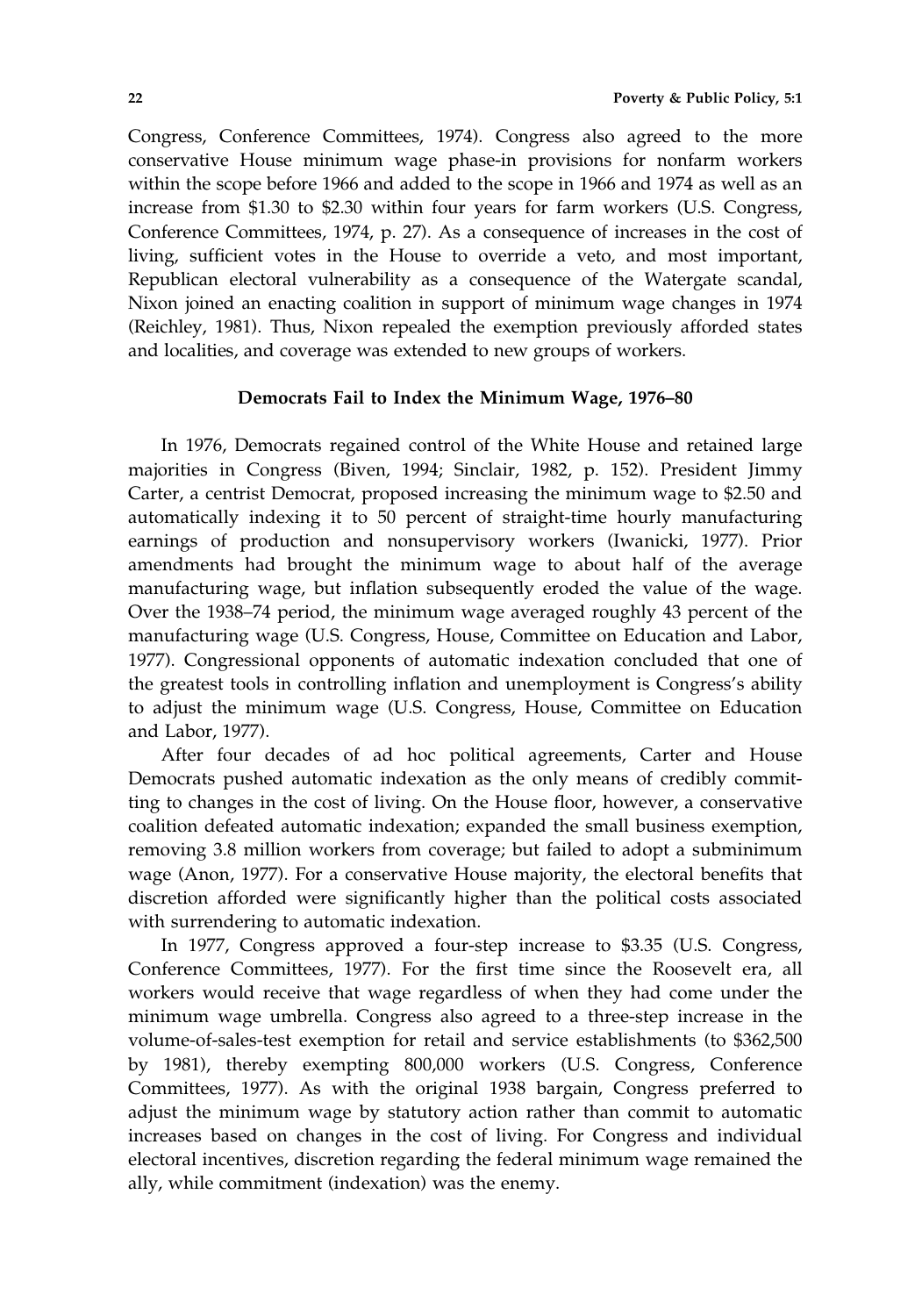# The Beginning of the End of a New Deal Bargain, 1981–90

After winning the presidency in 1980, Reagan claimed that the minimum wage "has caused more misery and unemployment than anything since the Great Depression" (1980 Ronald Reagan/Jimmy Carter Presidential Debate). As part of the 1983 Employment Act, Reagan introduced a youth employment opportunity wage for employees under the age of 22 (\$2.50, or 25 percent below the minimum wage; Anon, 1983). Between 1981 and 1987, Reagan and a Republican Senate allowed inflation to erode the purchasing power of the federal minimum wage, which remained at \$3.35 per hour.

In 1987, Democrats won back the Senate and retained a majority in the House. In an election-year conversion, Vice President George H. W. Bush, the 1988 Republican presidential nominee, indicated that he would support a modest increase in the minimum wage in exchange for a new youth training wage. Republicans held on to control of the White House in the 1988 election, while Democrats retained majorities in the incoming Congress. President Bush preferred a three-step increase in the minimum wage to \$4.25; a subminimum training wage (enabling employers to pay new employees \$3.35 for the first six months of employment); and expansion of the small business (annual-volume-ofsales) exemption to \$500,000 (for all small businesses, not just retail and service employers; U.S. Congress, House, Committee on Labor and Human Resources, 1989, p. 19). For the first time since the New Deal, Democrats agreed to expand the small-business exemption, reflecting the growing political strength of the organized small-business lobby.

In spite of a Bush veto threat, the House, with support from moderate southern Democrats and Republicans, approved a bipartisan proposal that included an increase to \$4.55 and a two-month training wage (equal to 85 percent of the minimum wage for first-time workers). Congress agreed to increase the minimum wage in three steps to \$4.55; to expand the enterprise threshold test to \$500,000 in annual volume of sales (though hospitals and schools would remain covered; Morehouse, 1989); to mandate a training wage (of 85 percent of the minimum wage during up to 30 days of on-the-job training for employees who had not worked for more than 60 days; Morehouse, 1989, p. 1213); and to extend coverage to House and Senate employees.<sup>18</sup> However, Bush vetoed the 1989 Minimum Wage Restoration Act, stating that he would not accept an increase above \$4.25 and would not approve any changes without a subminimum training wage (Anon, 1989, p. 920).

Democrats in Congress preferred not to force a second presidential veto and lacked the votes to override it or overcome a Senate filibuster. Bush was reluctant to veto a modified minimum wage ("Minimum-Wage Bill Cleared," 1989, p. 3304). Thus, a Republican president and Democratic Congress agreed to increase the minimum wage in two steps to \$4.25 and to mandate a one-time, three-month subminimum training wage (at 85 percent of the applicable minimum wage) for employees from 16 to 19 years old (Pytte, 1989). The final bargain retained an exemption for certain small businesses with annual volumes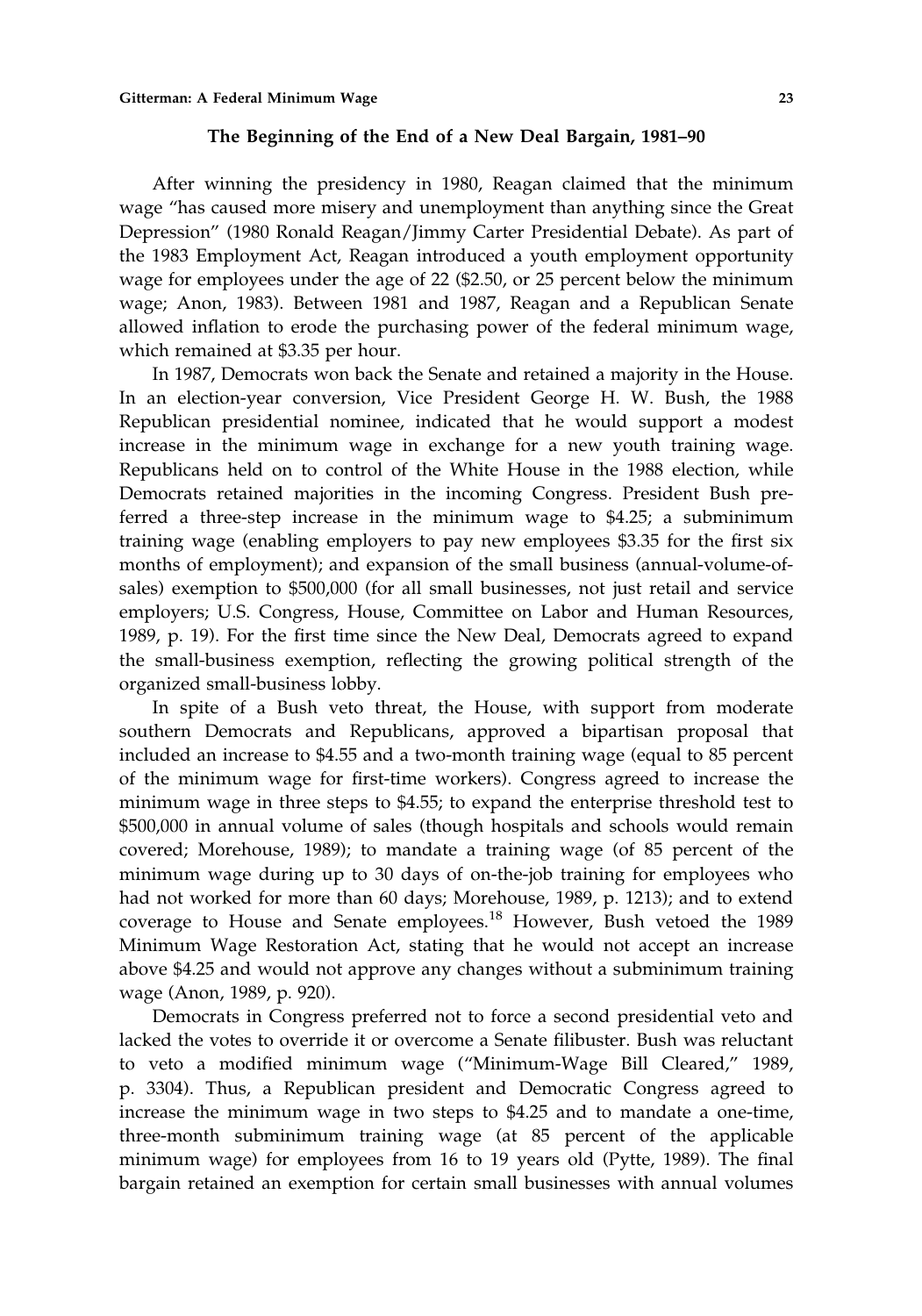of sales under \$500,000. Bush, however, demanded elimination of the Democrats' proposed Minimum Wage Review Board, which Republicans perceived as an attempt at backdoor indexing. Congress negotiated the first increase since 1977, with a Republican White House accepting a minimum wage increase in exchange for a teenage subminimum training wage.

# Republicans Secure a New Distributive Bargain, 1993–2006

With Bill Clinton's 1992 election, Democrats gained control of the House, Senate, and White House for the first time since 1980. In 1993–4, the Democrats had an opportunity to shift the status quo; however, Clinton did not introduce and Democrats in Congress did not report any changes to the minimum wage. After Republicans won control of Congress in the 1994 midterm elections, Clinton proposed an increase to \$5.15 over two years. The \$4.25 minimum wage had not been increased since 1991, and its value was nearing a 40-year low in inflationadjusted dollars. The Republican majority contended that an increase would hurt precisely the people it was intended to help by destroying hundreds of thousands of low-wage jobs. Without agenda control of the key labor committees with jurisdiction, House Democrats were blocked in their efforts to hold hearings or to report any increases in the minimum wage.

However, the minority party had greater rights in the Senate than in the House: Limiting debate and amendments in the Senate normally requires unanimous consent, for which the majority leader must negotiate with members of both parties, a source of leverage for the minority party (see Smith, 1989). Thus, Senate Democrats seized an opportunity to increase the federal minimum wage in early 1996. The Senate majority leader and front-runner for the Republican presidential nomination, Robert Dole of Kansas, had to pull an immigration bill from the Senate floor after Democrats maneuvered to amend it with a minimum wage increase to \$5.15. Republicans lacked the 60 votes needed to invoke cloture because eight Republicans—all but one of them from the more unionized Northeast—planned to vote with Democrats (Shear, 1996; Weisman, 1996). Democrats subsequently tried to attach a 90-cent increase in the minimum wage to nearly every bill on the floor and filibustered those bills when their amendments failed. The Senate Republican leadership offered to allow a vote on a minimum wage increase as part of a broader labor reform package, including many proposals opposed by the minority, but Democrats would agree only to a straight up or down vote on the minimum wage (Anon, 1996a, 1996c).

In the House, the Republican Speaker and majority leader declared that there would be no votes to increase the minimum wage in 1996. Democrats tried to force Republicans to allow a vote on the minimum wage during action on the omnibus 1996 spending bill, but Republicans blocked the effort (Anon, 1996d). The leadership's resistance ended when about two dozen moderate House Republicans proclaimed support for the Democrats' minimum wage increase. The emerging intraparty conflict pitted the southern Republican majority leadership against moderate members from northeastern and midwestern union states who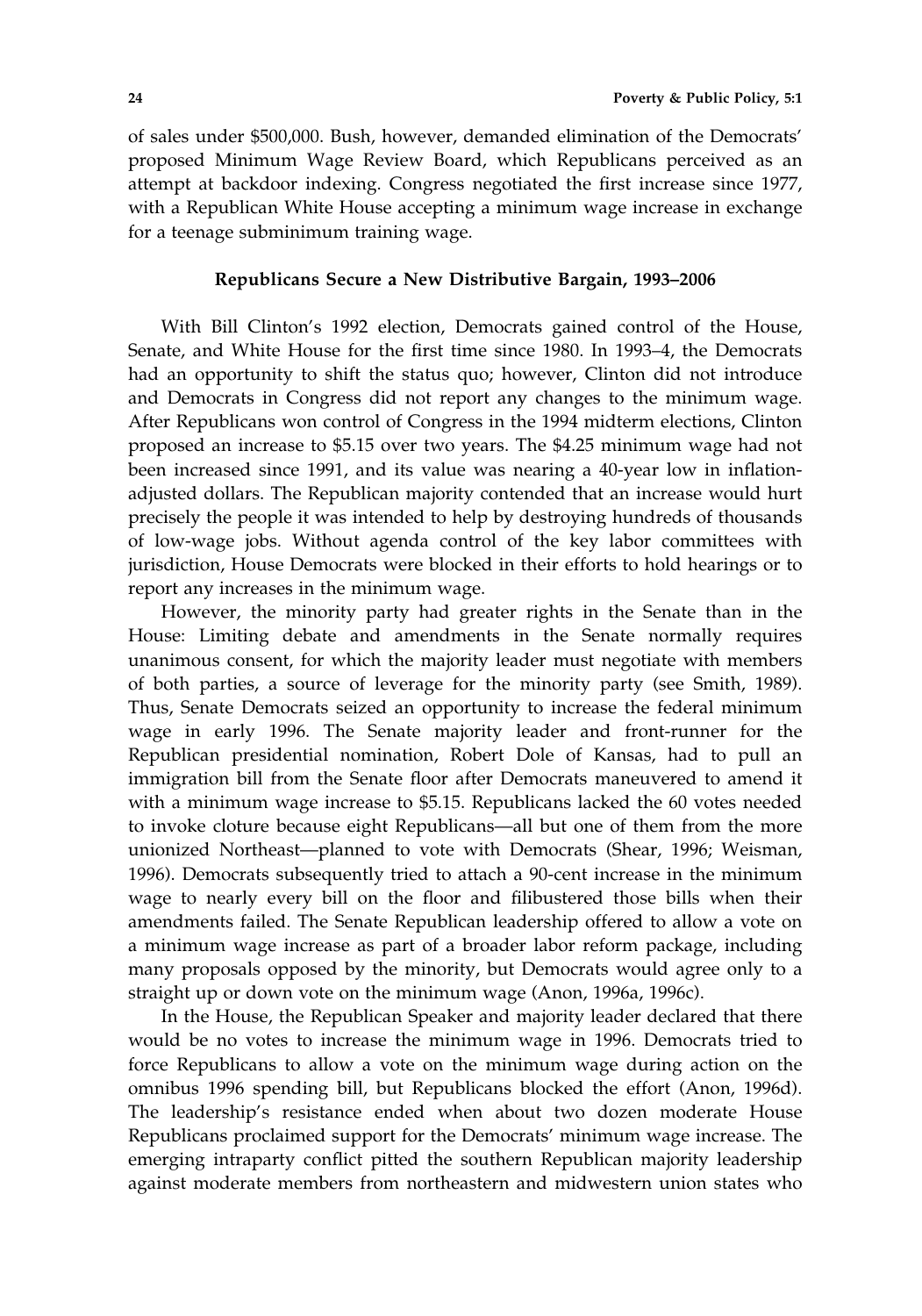feared that an antilabor vote (against an increase in the minimum wage) would hurt their reelection chances. There was greater political support for the minimum wage from high-union-density states and less from right-to-work states, and moderate Republicans from high-density states tended to be more supportive than Republicans overall, while southern Democrats from right-to-work states were less supportive than Democrats overall (Levin-Waldman, 2001). Just as liberal Democrats faced a more conservative southern wing in their majority throughout much of the post–New Deal period, a new conservative Republican majority faced a more moderate wing of their party in 1996.

With a formal vote becoming likely and necessary during an election year, Republicans sought to minimize the impact on small businesses and the service sector by packaging \$7 billion in small-business tax relief with an increase in the minimum wage to \$5.15 (Anon, 1996c, p. 2-35). A rule to bring the package to the floor barely survived House passage after the Rules Committee included language allowing additional exemptions. In the House, 77 Republicans joined with Democrats to approve a minimum wage increase in two steps to \$5.15 by July 1997, and 25 Democrats joined with Republicans to approve a subminimum training wage (of \$4.25 for newly hired workers under the age of 20 for the first three months of employment). Moderate Republicans and Democrats banded together to reject an amendment to exempt small businesses with annual gross volumes of sales of less than \$500,000. Ninety-three Republicans joined the Democrats to adopt a minimum wage/tax relief agreement (Anon, 1996b, p. H64). The House majority leadership and southern conservative Republicans voted in opposition.

Senate leaders agreed to bring the House-adopted package to the floor while providing large and small businesses with tax relief of about \$11 billion over eight years (Anon, 1996a, pp. 7–8). The Senate passed a tax package and then adopted the small-business tax relief/minimum wage increase package. The winning margins were provided by moderate northeastern Republicans, who tended to be more responsive to the demands of organized labor, and from liberal northwestern Republicans, who traditionally supported increases in the minimum wage (Anon, 1996a, 1996b, 1996c).

The differences between the House and Senate packages concerned the tax provisions: In the end, Congress agreed to \$16.2 billion in total tax relief over 10 years.<sup>19</sup> While the tax relief package was originally designed to target small businesses, the final agreement was loaded with tax relief for some of the largest U.S. companies. Congress approved a two-step increase in October 1996 and September 1997 (Anon, 1996a, pp. 7–8, 1996c, pp. 2-37–38). While the majority party usually controls the agenda and minorities seldom influence outcomes, this new distributive bipartisan bargain represented an agreement between conservative and moderate factions within the Republican Party. The conservative southern House leadership enabled a coalition of moderate Republicans and Democrats to adopt a minimum wage increase but only when linked with business tax relief. Thus, after almost 50 years, the Republican-led 1996 Small Business Protection Act replaced the New Deal's 1938 FLSA.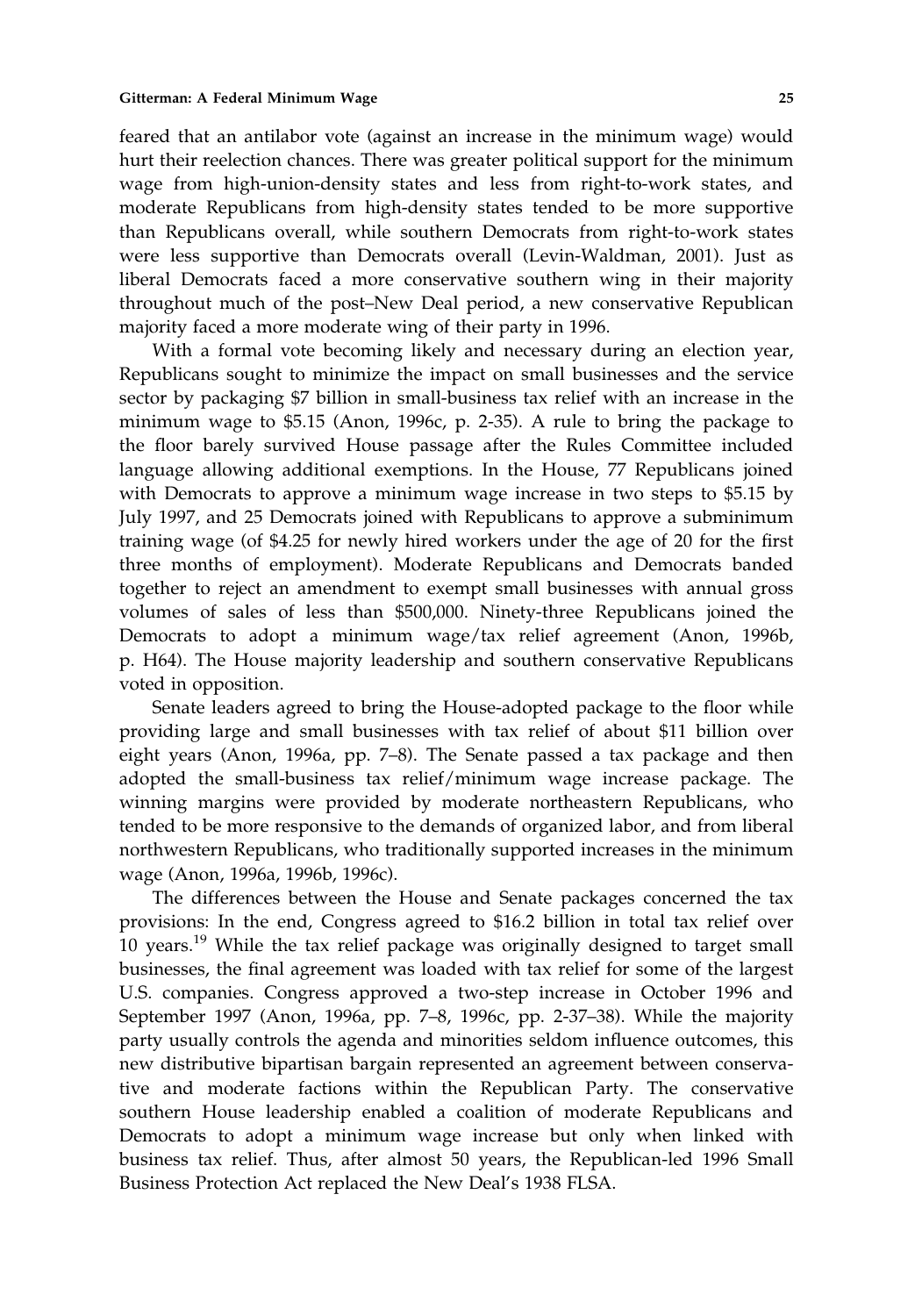While Democrats made several attempts to increase the minimum wage after 1996, Republicans offered counterproposals of regulatory and tax relief for small business (Anon, 2005). Between 2001 and 2006, President George W. Bush, backed by Republican leaders in Congress, refused to act on a minimum wage increase. In April 2004, Senate Democrats intent on raising the minimum wage for the first time since 1997 stalled action on a variety of Republican-priority bills in an effort to force the issue to a vote in a presidential election year. Senate Republican leaders pulled a bill to reauthorize the 1996 welfare bill to avoid a vote on an amendment that would have increased the minimum wage from \$5.15 to \$7.00 (Wayne, 2004). In the House, Republicans used their control over committees and floor rules to prevent any proposed minimum wage increase from reaching the floor (Anon, 2004).

In March 2005, Democrats sought a minimum wage increase in three steps to \$7.25. Republicans countered with an increase to \$6.25 as well as several probusiness provisions. Both proposals fell short of the 60 votes needed to advance in the Senate (Swindell, 2006). In the 2006 election year, minority House Democrats made several efforts to attach a minimum wage increase to various bills. They succeeded, in part with the help of moderate Republicans, when the House Appropriations Committee adopted an amendment to the Labor, Health and Human Services, and Education spending bill to increase the minimum wage from \$5.15 an hour to \$7.25 by January 2009. House Republicans packaged (and approved) a minimum wage increase with a permanent reduction in the estate tax and extensions of several popular tax breaks, but Senate Democrats filibustered this package (Wayne, 2006). The House minority leader made the unresolved minimum wage increase issue a prominent campaign theme and promised that a Democrat-led House would bring the vote on the minimum wage within the first 100 hours (Sandler, 2006).

# Democrats and President Bush Agree to a "One-Time" Bargain, 2006–9

After regaining control of the House in 2006, House Democrats and 82 moderate Republicans approved a stand-alone minimum wage increase to \$7.25 per hour in three steps over two years. Proposed changes were not allowed in the House, where Democratic leaders barred all amendments, facilitating quick passage of the measure. In the Senate, where Democrats held a majority with 51 seats, several Democrats favored packaging small business tax relief with an increase in the minimum wage, claiming that small businesses "face their fair share of obstacles and deserve as much help as minimum wage workers" (Sandler, 2007). A bipartisan \$8.3 billion tax relief/minimum wage package was brokered in the Senate, extending the work opportunity tax credit available to employers who hire lowincome workers as well as offering other provisions for small-business tax relief. $20$ House Democrats approved a bipartisan \$1.3 billion tax package, but it was significantly smaller than the \$8.3 billion in tax relief the Senate attached to its bill to increase the minimum wage. The House Democrats' package was considered under expedited procedures limiting debate, prohibiting amendments, and requiring a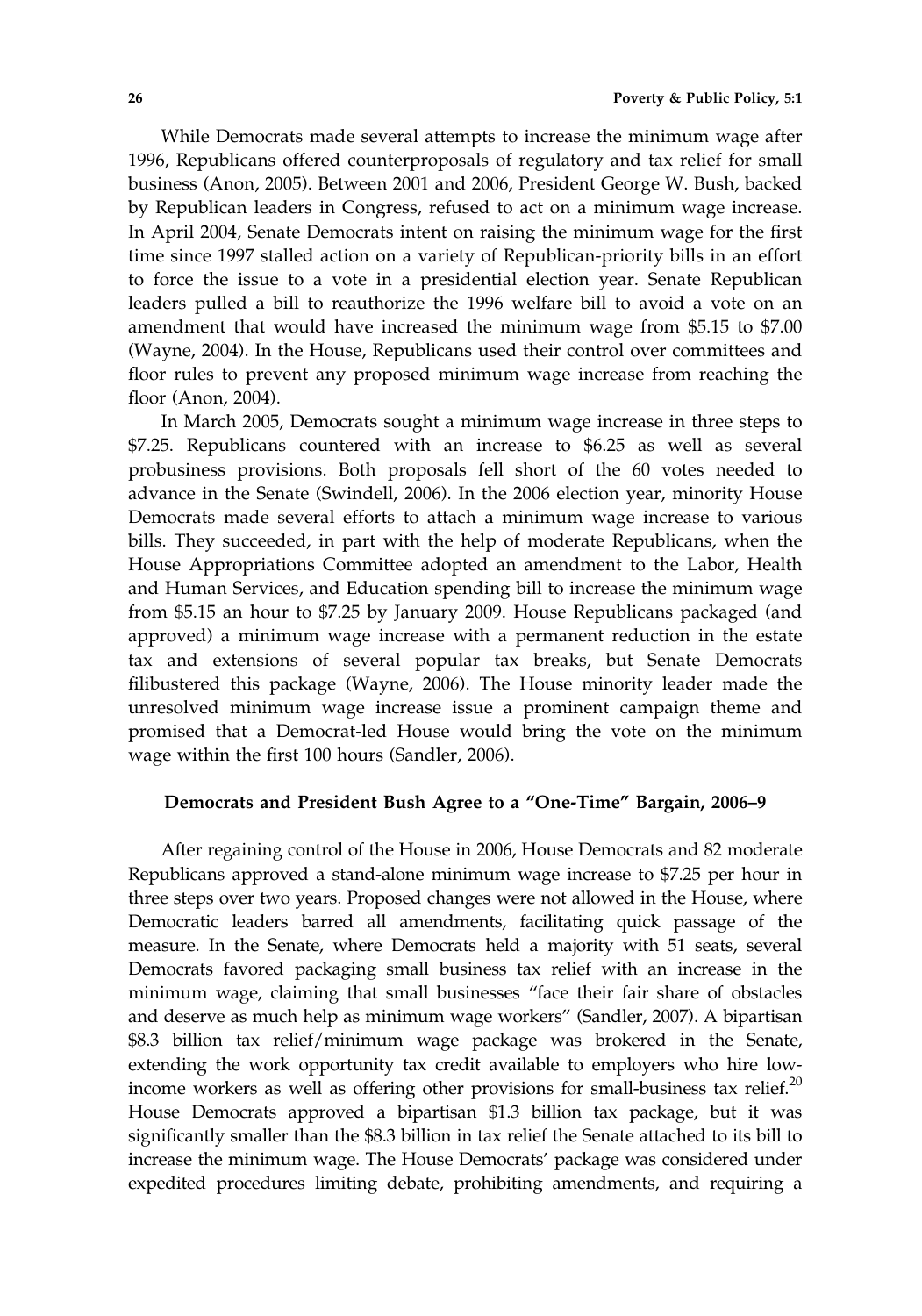two-thirds majority for passage (Ota, 2007). By April 2007, the House and Senate agreed to an assortment of small-business tax breaks and offsetting revenue increases to accompany the first increase in the minimum wage in a decade and linked it with an emergency supplemental appropriations measure for the war in Iraq (Rubin, 2007). The final agreement raised the minimum wage to \$7.25 by 2009 and provided \$4.84 billion in small-business tax relief. Democrats attached the minimum wage/small-business tax relief provisions to one of President Bush's legislative priorities, ensuring his approval of the minimum wage increase (Sandler, 2008).

# President Obama and No Minimum Wage Increase, 2008–12

In 2008, president-elect Barack Obama pledged to raise the minimum wage as part of his agenda to fight poverty. He claimed that the increase "would help make work pay for all Americans in an era of widening economic inequality: by the end of 2011, he would raise the federal minimum wage to \$9.50 an hour and index it to inflation, to make sure that full-time workers can earn a living wage" (Jamieson, 2012). But no such measure passed during Obama's first two years in office, and with Republicans taking control of the House in 2010, a minimum wage increase became highly unlikely. In remarks on the primary campaign trail in early 2012, Republican presidential candidate Mitt Romney announced his support for allowing "the minimum wage to rise with the CPI (Consumer Price Index) or with another index so that it adjusts automatically over time" (Olson, 2012). However, by March 2012, Romney claimed he was against raising the federal minimum wage.

Since 2009, the minimum wage has remained at \$7.25 per hour. If the minimum wage had kept pace with inflation since 1968, today it would be at \$10.57 per hour, instead of the current federal minimum wage. Progressive advocacy groups point out that the president has failed to make good on his promise to raise the federal minimum wage to \$9.50 an hour and link it to inflation. If Obama does not secure a minimum wage increase in his second term, he would be the first post–New Deal Democrat in the White House to not sign an increase.

# Conclusion

The federal minimum wage, instituted as part of the New Deal regulatory approach to labor market problems, has endured throughout subsequent eras, both liberal and conservative, in American politics. Despite a significant literature on the politics of U.S. social policy, particularly of the 1930s New Deal and the 1960s Great Society, scholars have neglected more incremental redistributive policies, such as the federal minimum wage and the Earned Income Tax Credit. While scholars claim that a coalition of southern Democrats and Republicans limited American social policy, moderate southern Democrats and Republicans were key to the coalition that adopted the original minimum wage and later increases to it.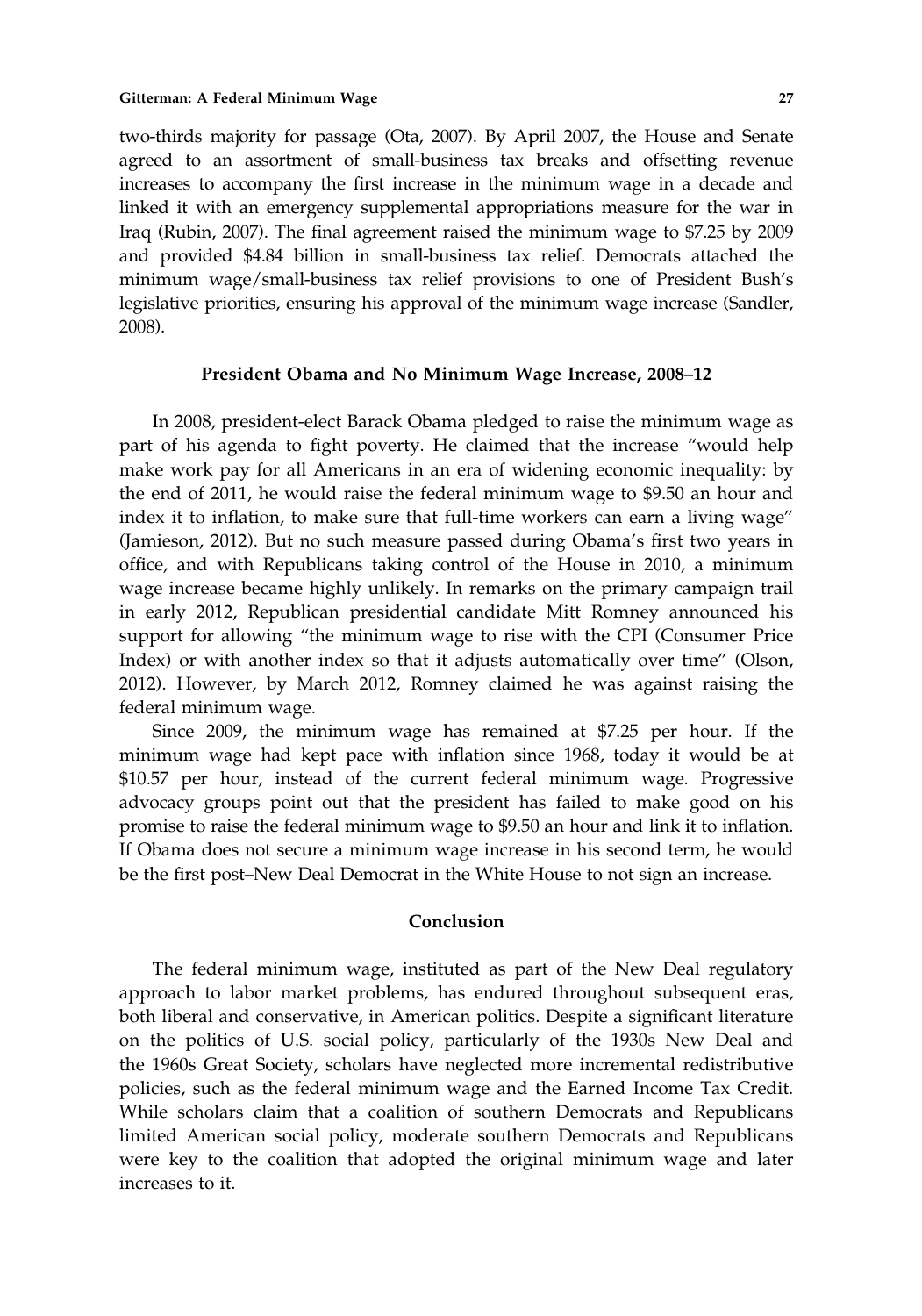The impact of the New Deal choice to retain statutory control indeed biased the federal minimum wage toward the status quo or toward only incremental change. However, while a conservative alliance of southern Democrats and Republicans imposed their preferences on each minimum wage agreement, a group of moderate southern Democrats and Republicans joined with liberal Democrats to amend the minimum wage. Bargaining throughout the twentieth century can be characterized by different political coalitions trying to gain legislative advantage or more often simply accepting small adjustments to the status quo.

After the minimum wage's origins in the later New Deal, coalitions adopted minimum wage increases only twice (in 1949 and 1955) in more than two decades of a stable conservative alliance in the House. Since 1937, party declined as a base of agreement for congressional majorities to govern. In the absence of cohesive party majorities, conflict over a federal minimum wage took place within parties, splitting them into factions that had to be put together before Congress could make decisions (Brady & Bullock, 1980, Herzberg, 1986). Over much of the twentieth century, the coalition needed to amend the minimum wage was drawn from three congressional voting blocs: northern Democrats, southern Democrats, and Republicans (Sinclair, 1982). Members of a House conservative coalition often but not always one southern Democrat and one Republican—repeatedly offered substitutes to reduce the scope of coverage and the amount of any minimum wage proposal.

By the 1960s, large Democratic majorities in Congress (plus Presidents Kennedy and Johnson) expanded the scope and amount of the minimum wage. Except during those rare times—such as the 1960s—when liberal Democrats enjoyed overwhelming majorities in both chambers, substitutes (narrowing coverage and magnitude of increase) passed. After the New Deal, liberal Democrats were forced to accept a narrower minimum wage in exchange for political support from moderate southern Democrats and/or Republicans on the final votes. In the 1960s and 1970s, Democratic Congresses won three small increases, twice by compromising with Republican presidents (Nixon and Bush) who had previously exercised presidential vetoes. Between these episodes, the minimum wage lost ground to inflation.

By 1980, the later New Deal bargain began to unravel. With the election of Reagan and a Republican Senate in 1980, the political debate shifted from increases in the nominal wage and expansions of coverage to exemptions and a subminimum wage. With the Republican takeover of Congress in 1994 and the decreasing number of southern Democrats in Congress, the coalition needed to amend the minimum wage in 1996 was drawn from new congressional voting blocs: Democrats, conservative southern Republicans, and moderate Republicans. A new political logic emerged: The conservative Republican House majority leadership allowed an enacting coalition of moderate Republicans and Democrats (plus President Clinton) to adopt a minimum wage increase only when it was coupled with tax breaks for small business. With Republicans gaining control of the House, Senate, and White House in 2000, proposals to amend the federal minimum wage stalled. While Democrats proposed several increases, Republicans made counterproposals of regulatory relief and tax breaks for small business.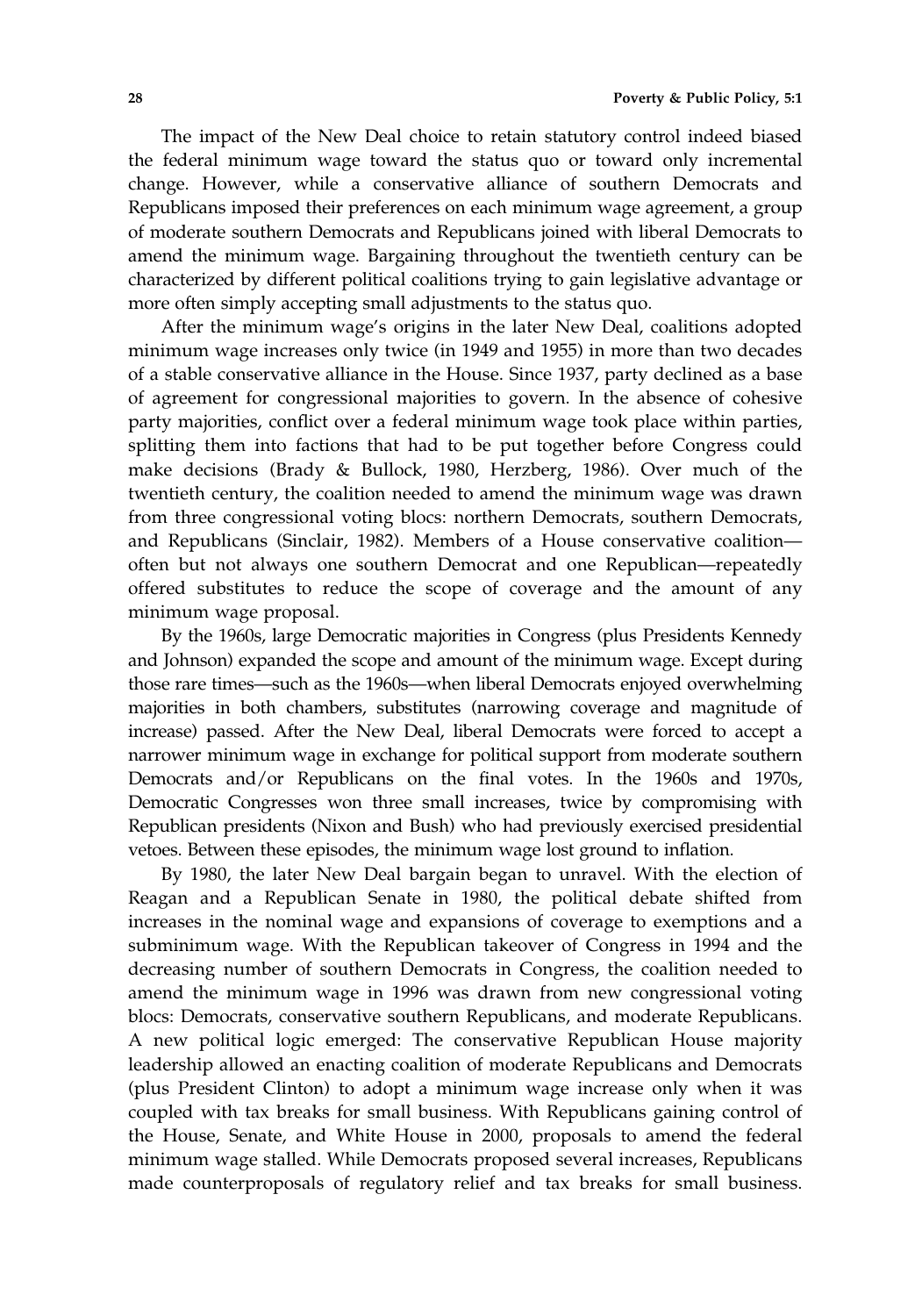#### Gitterman: A Federal Minimum Wage 29

After regaining control of Congress in 2006, the Democrats secured an increase as part of a supplemental defense appropriations bill that provided emergency funds for the war in Iraq but coupled the raise in the minimum wage with smallbusiness tax relief.

Throughout the last several decades, the notions of political winners and losers with regard to the federal minimum wage have contained an inherent ambiguity. Neither liberals nor conservatives can claim complete victory. On one hand, liberal Democrats often won in the sense that they raised the minimum wage and expanded the workers it covered. But they lost because they failed to lock in or insulate any victory by committing the federal government to an annual review or automatic indexation. As a result, inflation eroded the value of the nominal minimum wage between episodes. On the other hand, a conservative alliance repeatedly won in the sense that it retained political influence and shifted the status quo on its own terms—limiting the scope, magnitude, and timing of any change to the minimum wage. Most important, no action by Congress and/ or the president produced the most significant nonincremental change, as a nominal minimum wage did not keep pace with the cost of living or with a fixed percentage of the average wage. The respective preferences of Democrats and Republicans aside, lawmakers in general have shown significant interest in the federal minimum wage when they are facing reelection. Congress has tended to adopt minimum wage changes in a series of incremental annual steps rather than one large increase, often leading to a series of transitional gains designed to correspond to national elections (Sobel, 1999).

Within the U.S. system of shared powers, political compromise over the minimum wage has repeatedly been necessary for contending political actors to get a measure of what they prefer. Like most short-term social and economic problems, the minimum wage has not always generated amending legislation because the House, Senate, and president have had different preferences at different points in time. However, as the problem persisted, a solution in the common interest emerged, and preferences realigned so that a political agreement could be reached. Because of the constitutional separation of constituencies of elected officeholders and the absence of disciplined political parties, enacting coalitions had to be rebuilt each time the minimum wage was raised. Nonetheless, American political institutions, populated by political actors elected under differing electoral structures and holding disparate preferences, made and remade bargains. In each instance, the heavy hand of later New Deal history shaped the constraints and opportunities for subsequent political choices.

# **Notes**

<sup>1.</sup> The 1938 FLSA can be viewed as the foundation for other federal legislation regulating working conditions in interstate commerce, such as the 1970 Occupational Safety and Health Act, the 1974 Employee Retirement Income Security Act, the 1967 Age Discrimination in Employment Act, and the 1993 Family and Medical Leave Act.

<sup>2.</sup> Katznelson et al., (1993) pool all labor votes as both NLRA/Taft-Hartley as well as the FLSA.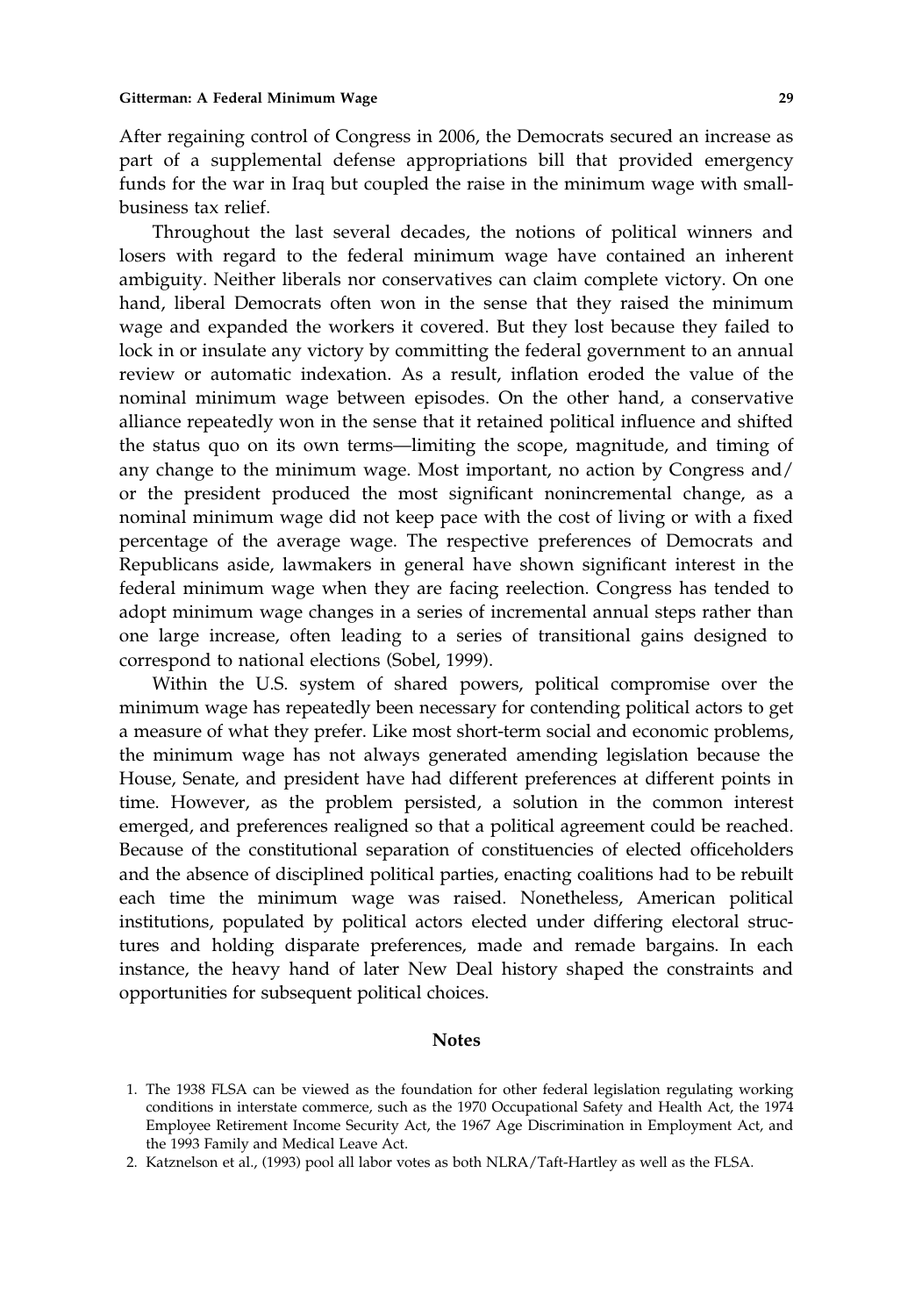- 3. The claim that institutions matter is routinely invoked in the work of new institutionalists who study American political and policy development. A tension has arisen between rational-choice theorists, who tend to make theory extremely thin and deterministic, and historical-interpretive scholars, who insist on historical contingencies that leave open too wide a range of possibilities.
- 4. For a focus on the role of constituent factors, see Bloch (1980, 1993), Cox and Oaxaca (1982), Kau and Rubin (1978), McKenzie (1980), Rustici (1985), Silberman and Durden (1976), and Steindl (1973).
- 5. While economic interests are important to congressional decision making, modeling or measuring the influence of those interests is difficult. See Moe (1987) and Romer and Rosenthal (1987).
- 6. A. L. A. Schechter Poultry Corporation v. United States, 295 U.S. 495 (1935).
- 7. NLRB v. Jones & Laughlin Steel Corp., 301 U.S. 1 (1937).
- 8. FDR proposed the exclusion of products made under "oppressive" labor conditions from interstate commerce; the establishment of a "non-oppressive" federal minimum wage (80 cents/hour); and the fixing of wages in low-wage industries where workers had little bargaining power (and were not organized to participate in collective bargaining). See U.S. Congress, Senate, Committee on Education and Labor (1937a).
- 9. Hostile toward the recently empowered NLRB, both organized labor (the American Federation of Labor [AFL]) and business (the U.S. Chamber of Commerce and the National Association of Manufacturers) sought to eliminate the proposed administrative board. The AFL had grown increasingly skeptical of the NLRB, which it believed favored the industrial unions of the Congress of Industrial Organizations (CIO) over the AFL's craft-based unions. The CIO and the United Mine Workers of America preferred that Congress regulate by direct statute and limit the board's authority to investigating those industries that failed to keep up with the minimum wage rate. Farhang and Katznelson (2005) argue that southern Democratic concern about growing federal administrative authority over the employment relationship during World War II was an important cause of southern Democrats' defection from the New Deal coalition on labor.
- 10. For example, with the final Senate vote, 75 percent of committee members supported the FLSA, compared with 64.3 percent of nonmembers. In the two House votes to recommit the FLSA back to committee, 76.2 and 95 percent of committee members supported the FLSA, compared with 28.6 and 42.9 percent of nonmembers (see Seltzer, 1995).
- 11. The House Rules Committee, a general-interest committee, was disproportionately composed of opponents of the FLSA. In the House votes, 28.6 and 42.9 percent of members supported the FLSA, compared with 48.5 and 77.4 percent of nonmembers (see Seltzer, 1995).
- 12. Gallup Poll: Public Opinion, vol. 1, June 6, 1937.
- 13. Public Papers of the President 1946.
- 14. A 1947 Gallup poll posed the following question: "The unions have been trying to collect pay for the last several years for workers to cover the time they needed to get from the factory gates to where they actually began to work on the jobs. Should workers be paid for this time for the last several years?" Gallup Poll: Public Opinion, vol. 1, 1947.
- 15. Congressional Record, March 22–24, April 20, May 3, 1961, 4584–91, 4773–815, 6360–77, 7178–95; Anon (1961, p. 477).
- 16. Congressional Record, 1961, 4800–4801.
- 17. http://www.jfklibrary.org/Research/Ready-Reference/Legislative-Summary-Main-Page/Legislative-Summary/Labor.aspx.
- 18. U.S. House, H.Rpt. 101-47.
- 19. For the final tax provisions of the minimum wage/tax bill, see Anon (1996c, p. 2-38).
- 20. For a full list of tax provisions, see Sandler and Ota (2007).

# References

- Aldrich, John. 1994. "Rational Choice Theory and the Study of American Politics." In The Dynamics of American Politics, ed. Lawrence Dodd and Calvin Jillson. Boulder, CO: Westview Press, 208–33.
- Alston, Lee, and Joseph Ferrie. 1985. Labor Costs, Paternalism, and Loyalty in Southern Agriculture: A Constraint on the Growth of the Welfare State. Journal of Economic History 45: 95–117.
- Anon. 1945. Special Message to the Congress Presenting a 21-Point Program for the Reconversion Period, September 6, 1945 [online]. http://www.presidency.ucsb.edu/ws/index.php?pid= 12359&st=minimum+wage&st1=.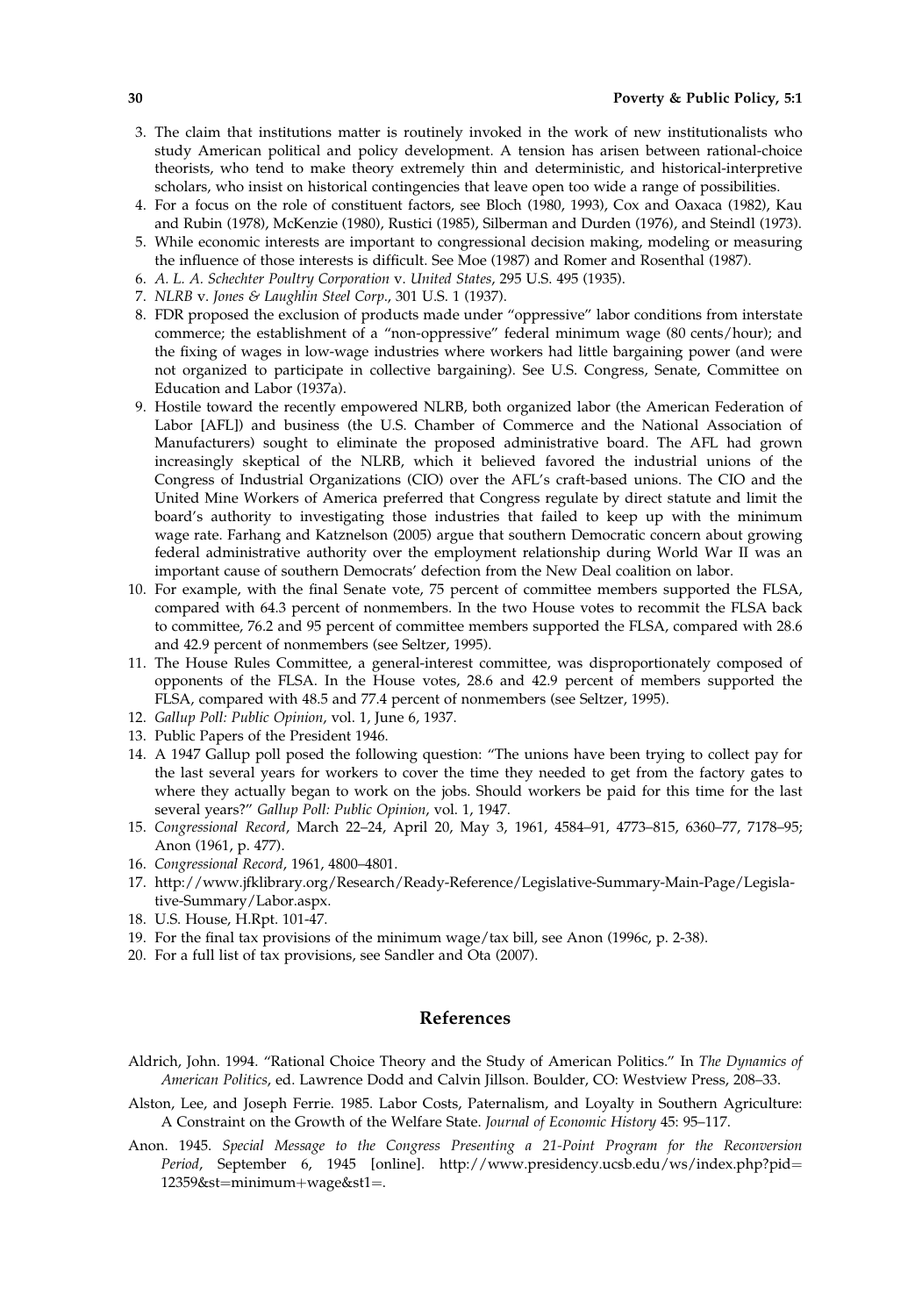#### Gitterman: A Federal Minimum Wage 31

- —. 1945–64. "Wage and Hour Legislation After World War II." Congress and the Nation 1: 633–51.
- —. 1949. "House Rules Change." CQ Almanac 5: 577–8.
- ———. 1965. Annual Message to Congress: Economic Report of the President 1964. Washington, DC: U.S. Government Printing Office.
- 1966. "Expansion of Minimum Wage Law Approved." CQ Almanac 22: 821-30.
- ———. 1977. "Minimum Wage: More Trouble for Labor." CQ Weekly Report 35(38) (17 September): 1947–8.
- 1983. "Message on Structural Unemployment." CQ Almanac 39: 16E-19E.
- ———. 1989. "Minimum Wage Bill: Key Differences." CQ Weekly Report 47(16) (22 April): 920–1.
- ——. 1996a. "Congress Clears Wage Increase with Tax Breaks for Business." CQ Almanac 52: 7-3-9.
- ———. 1996b. "House/Senate Votes." CQ Almanac 52: H65–7.
- 1996c. "Tax Breaks Sweeten Wage Increase." CQ Almanac 52: 2-34-39.
- —. 1996d. "A Minimum Wage but a Maximum Impact." National Journal (1 June): 1217.
- -. 2004. "2004 Legislative Summary: Minimum Wage Increase." CQ Weekly Report (December 4): 2857.

———. 2005. Senate Drops Minimum-Wage Boost [online]. cbsnews.com, March 7. http://www.cbsnews. com/stories/2005/03/07/politics/main678648.shtml.

- Biven, Carl W. 1994. "Economic Advice in the Carter Administration." In The Presidency and Domestic Policies of Jimmy Carter, ed. Herbert Rosenbaum and Alexej Urginsky. Westport, CT: Greenwood, 611–26.
- Bloch, Farrell. 1980. "Political Support for Minimum Wage Legislation." Journal of Labor Research 1: 245–53.
	- ———. 1993. "Political Support for Minimum Wage Legislation: 1989." Journal of Labor Research 14: 187–90.
- Boris, Eileen. 1994. Home to Work: Motherhood and the Politics of Industrial Homework in the United States. New York: Cambridge University Press.
- Brady, David W. 1988. Critical Elections and Congressional Policy Making. Stanford, CA: Stanford University Press.
- Brady, David W., and Charles Bullock III. 1981. "Coalitional Politics in the House of Representatives." In Congress Reconsidered, ed. Lawrence Dodd and Bruce Oppenheimer. Washington, DC: Congressional Quarterly Press, 187–203.
	- -. 1980. "Is There a Conservative Coalition in the House?" In The Modern American Congress, 1963–1989, ed. Joel Silbey. New York: Carlson, 505–15.
- Brinkley, Alan. 1995. The End of Reform: New Deal Liberalism in Recession and War. New York: Knopf.
- Bureau of Labor Statistics. 2012. Characteristics of Minimum Wage Workers: 2011 [online]. http://www. bls.gov/cps/minwage2011.htm.
- Burns, James MacGregor. 1966. Congress on Trial: Legislative Process and the Administrative State. New York: Gordian.
- Campbell, Christiana McFadyen. 1962. The Farm Bureau and the New Deal: A Study of Making of National Farm Policy, 1933–1940. Urbana: University of Illinois Press.
- Card, David, and Alan Krueger. 1995. Myth and Measurement: The New Economics of the Minimum Wage. Princeton, NJ: Princeton University Press.
- Cox, James C., and Ronald L. Oaxaca. 1982. "The Political Economy of Minimum Wage Legislation." Economic Inquiry 20: 533–55.
- Daugherty, Carol. 1939. "The Economic Coverage of the Fair Labor Standards Act." Law and Contemporary Problems 6: 407–15.
- Douglas, Paul, and Joseph Hackman. 1938. "The Fair Labor Standards Act of 1938 I." Political Science Quarterly 53: 491–515.
	- ———. 1939. "The Fair Labor Standards Act of 1938 II." Political Science Quarterly 54: 29–55.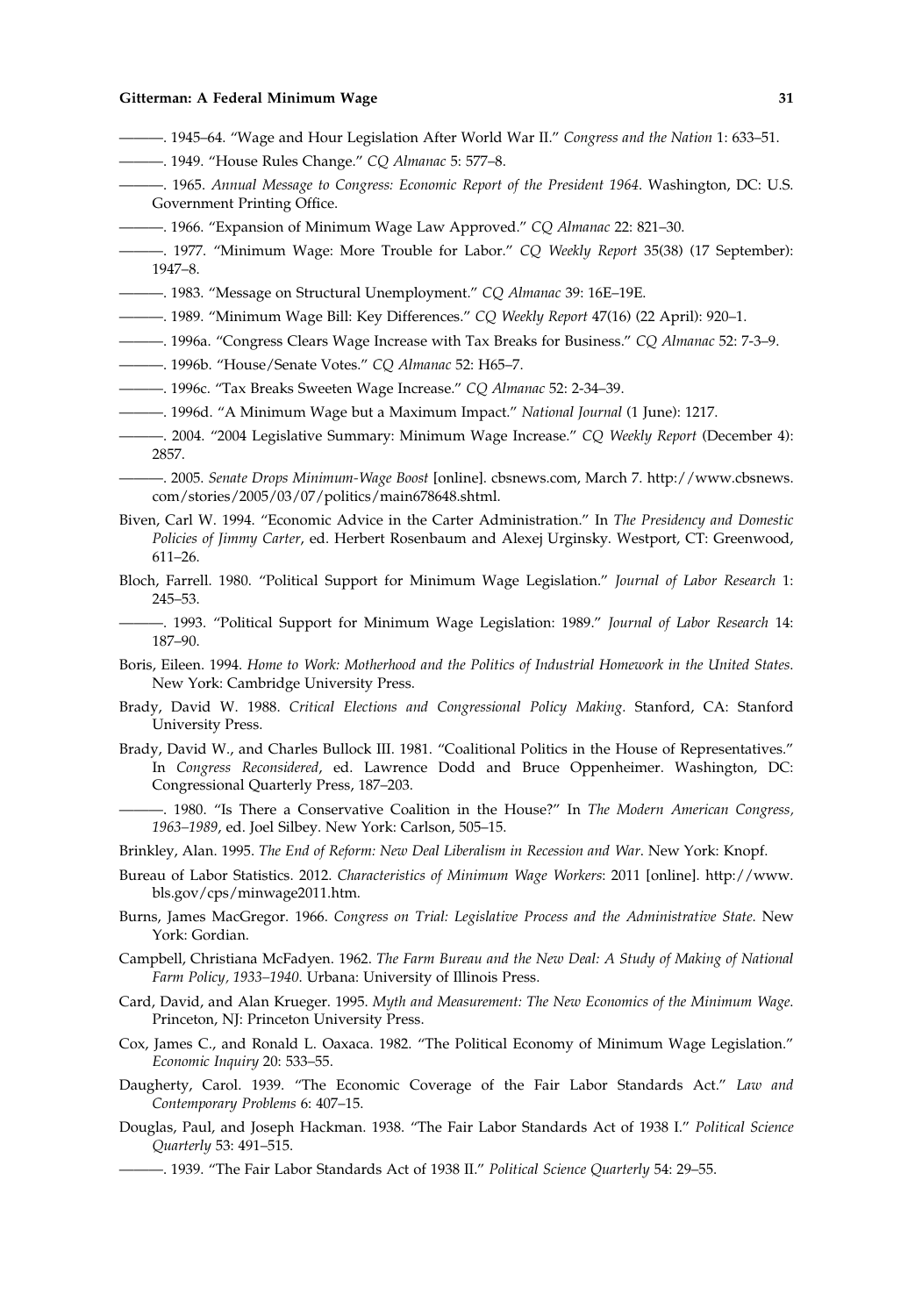- Farhang, F. Sean, and Ira Katznelson. 2005. "The Southern Imposition: Congress and Labor in the New Deal and Fair Deal." Studies in American Political Development 19: 1–30.
- Finegold, Kenneth. 1988. "Agriculture and the Politics of U.S. Social Provision: Social Insurance and Food Stamps." In The Politics of Social Policy in the United States, ed. Margaret Weir, Ann Shola Orloff, and Theda Skocpol. Princeton, NJ: Princeton University Press, 199–234.
- Finegold, Kenneth, and Theda Skocpol. 1995. State and Party in America's New Deal. Madison: University of Wisconsin Press.
- Fleck, Robert K. 2002. "Democratic Opposition to the Fair Labor Standards Act of 1938." Journal of Economic History 62: 25–54.
	- ———. 2004. "Democratic Opposition to the Fair Labor Standards Act of 1938: Reply to Seltzer." Journal of Economic History 64: 231–5.
- Fleisher, Richard. 1993. "Explaining the Change in Roll-Call Voting Behavior of Southern Democrats." Journal of Politics 55: 327–41.
- Fox, Lianna. 2006. Minimum Wage Trends: Understanding Past and Contemporary Research [online]. www. epi.org/publications/bp178.
- Freeman, Richard. 1994. "Minimum Wages—Again!" International Journal of Manpower 15: 8–25.
- ———. 1996. "The Minimum Wage as a Redistributive Tool." Economic Journal 106: 639–49.
- Gordon, Colin. 1994. New Deals: Business, Labor, and Politics in America, 1920–1935. New York: Cambridge University Press.
- Gottschalk, Marie. 2000. The Shadow Welfare State: Labor, Business, and the Politics of Health Care in the United States. Ithaca, NY: Cornell University Press.
- Grossman, Jonathan. 1978. "Fair Labor Standards Act of 1938: Maximum Struggle for a Minimum Wage." Monthly Labor Review 101(6): 22–30.
- Hacker, Jacob. 2002. The Divided Welfare State: The Battle over Public and Private Social Benefits in the United States. New York: Cambridge University Press.
- Hansen, John Mark. 1991. Gaining Access: Congress and the Farm Lobby, 1919–1981. Chicago: University of Chicago Press.
- Hart, Vivian. 1994. Bound by Our Constitution: Women, Workers, and the Minimum Wage. Princeton, NJ: Princeton University Press.
- Hartmann, Susan M. 1971. Truman and the 80th Congress. Columbia: University of Missouri Press.
- Herzberg, Roberta. 1986. "Blocking Coalitions and Policy Change." In Congress and Policy Change, ed. Gerald Wright, Leroy Rieselbach, and Lawrence Dodd. New York: Agathon, 201–22.
- House Rules Committee. 1961. CQ Weekly Report XIX(2/4)(13, 27 January): 31, 109.
- Howard, Christopher. 1997. The Hidden Welfare State: Tax Expenditures and Social Policy in the United States. Princeton, NJ: Princeton University Press.
- Iwanicki, Deborah. 1977. "Congress May Not Have the Minimum Wage to Kick Around Anymore." National Journal (March 12): 392–3.
- Jamieson, Dave. 2012. Obama Fails on Minimum Wage Pledge [online]. Huffington Post, January 5. http:// www.huffingtonpost.com/2012/01/05/obama-minimum-wage\_n\_1184752.html? ref=politics&ref=politics.
- Jeffries, John. 1996. "A 'Third New Deal'? Liberal Policy and the American State, 1937–1945." Journal of Policy History 8: 387–409.
- Jillson, Calvin, and Rick Wilson. 1994. Congressional Dynamics. Stanford, CA: Stanford University Press.
- Kamolnick, Paul. 1989. "Was the Great Society a Lost Opportunity?" In The Rise and Fall of the New Deal Order, ed. Steve Fraser and Gary Gerstle. Princeton, NJ: Princeton University Press, 185–211.
	- -. 1993. "American Workers and the Future of Minimum Wage Politics." Review of Radical Political Economics 25: 26–49.
- Katznelson, Ira. 1998. "The Doleful Dance of Politics and Policy: Can Historical Institutionalism Make a Difference?" American Political Science Review 92: 191–7.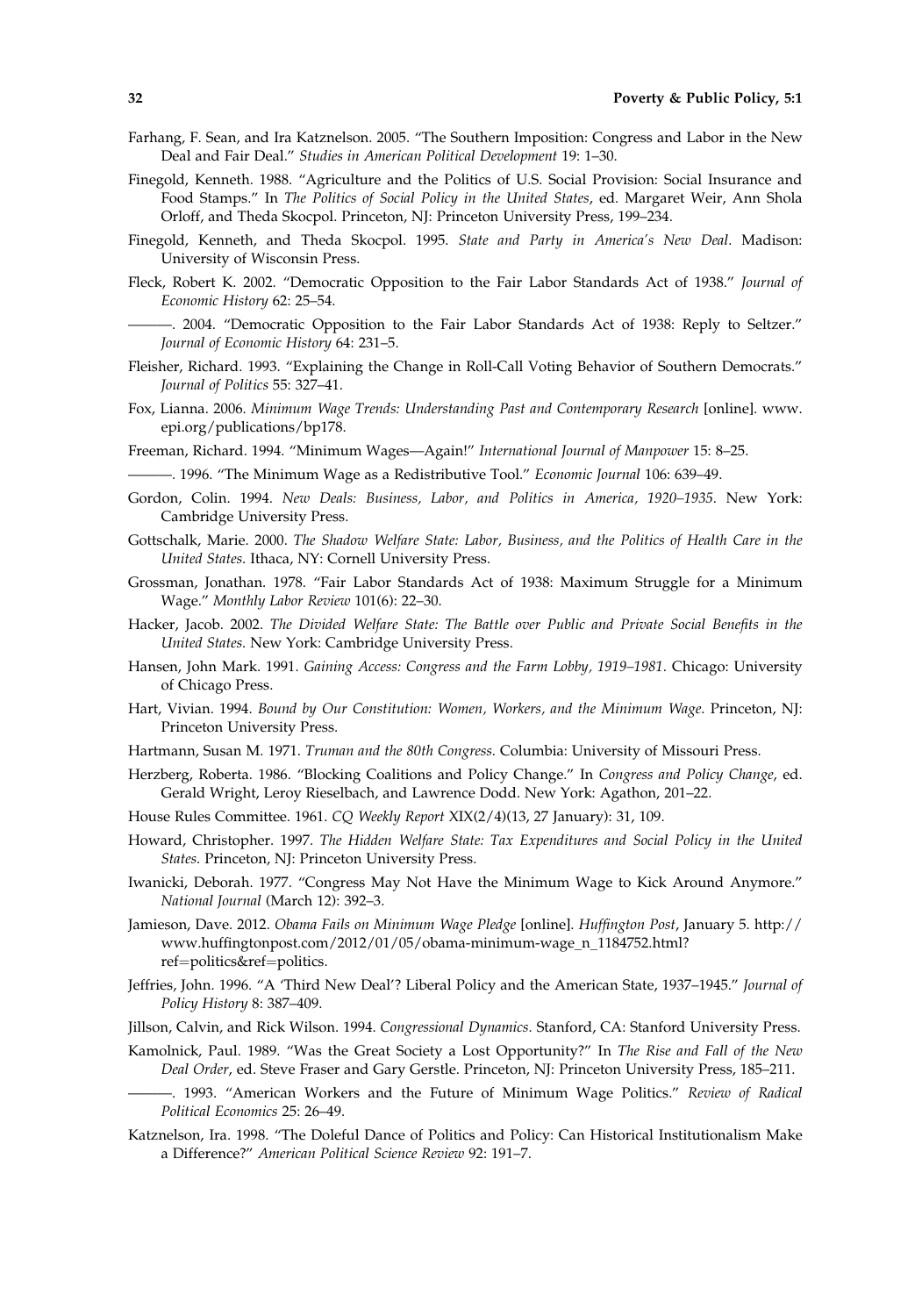#### Gitterman: A Federal Minimum Wage 33

- Katznelson, Ira, Kim Geiger, and Daniel Kryder. 1993. "Limiting Liberalism: The Southern Veto in Congress, 1933–1950." Political Science Quarterly 108: 283–306.
- Kau, James B., and Paul H. Rubin. 1978. "Voting on Minimum Wages: A Time-Series Analysis." Journal of Political Economy 86: 337–42.
- Klein, Jennifer. 2003. For All These Rights: Business, Labor, and the Shaping of America's Public-Private Welfare State. Princeton, NJ: Princeton University Press.
- Koford, Kenneth. 1994. "What Can We Learn About Congressional Politics from Dimensional Studies of Roll-Call Voting?" Economics and Politics 6: 173–86.
- Levin-Waldman, Oren. 2001. The Case of the Minimum Wage: Competing Policy Models. Albany: State University of New York Press.
- Linder, Marc. 1987. "Farm Workers and the Fair Labor Standards Act: Racial Discrimination in the New Deal." Texas Law Review 65: 1335–87.
- Malamud, Deborah C. 1998. "Engineering the Middle Classes: Class Line-Drawing in New Deal Hours Legislation." Michigan Law Review 96: 2019–75.
	- -. 2003. "Who They Are-Or Were: Middle-Class Welfare in the Early New Deal." University of Pennsylvania Law Review 151: 2019–75.
- McCammon, Holly J. 1995. "The Politics of Protection: State Minimum Wage and Maximum Hours Laws for Women in the United States, 1870–1930." Sociological Quarterly 36: 217–49.
- McKenzie, Robert. 1980. "The Labor Market Effects of the Minimum Wage: A New Perspective." Journal of Labor Research 1: 255–64.
	- -. 1992. "Positive Canons: The Role of Legislative Bargains in Statutory Interpretation." Georgetown Law Journal 80: 705–42.
	- ———. 1994. "Legislative Intent: The Use of Positive Political Theory in Statutory Interpretation." Law and Contemporary Problems 57: 3–49.
- Mettler, Suzanne B. 1994. "Federalism, Gender, and the Fair Labor Standards Act." Polity 26: 635–54.
- ———. 1998. Dividing Citizens: Gender and Federalism in New Deal Public Policy. Ithaca, NY: Cornell University Press.
- Minimum-Wage Bill Cleared, Ending 10-Year Stalemate. 1989. CQ Weekly Report 47 (45) (November 11): 3053.
- Moe, Terry. 1985. "Control and Feedback in Economic Regulation: The Case of the NLRB." American Political Science Review 79: 1094–116.
	- ———. 1987. "Interests, Institutions, and Positive Theory: The Politics of the NLRB." Studies in American Political Development 2: 236–99.
- Morehouse, Macon. 1989. "Wage Bill Approved, Heads for Veto." CQ Weekly Report (May 20): 1212–3.
- Nelson, Daniel. 2001. "The Other New Deal and Labor: The Regulatory State and the Unions, 1933– 1940." Journal of Policy History 13: 367–90.
- Nordlund, Willis J. 1988. "A Brief History of the Fair Labor Standards Act." Labor Law Journal 39(11): 715–38.
- O'Brien, Ruth. 1986. "Union Politics and Postwar Liberalism in the United States, 1946–1979." Studies in American Political Development 1: 215–52.
	- ———. 1994. "Duality and Division: The Development of American Labour Policy from the Wagner Act to the Civil Rights Act." International Contributions to Labour Studies 4: 21–51.
	- ———. 1998. Workers' Paradox: The Republican Origins of New Deal Labor Policy, 1886–1935. Chapel Hill: University of North Carolina Press.
	- -. 2001. "A Sweat Shop of the Whole Nation: The Fair Labor Standards Act and the Failure of Regulatory Unionism." Studies in American Political Development 15: 33–52.
- Olson, Elizabeth G. 2012. "A New Day for the Minimum Wage?" [online]. cnnmoney.com (January 24). http://management.fortune.cnn.com/2012/01/24/a-new-day-for-the-minimum-wage/.
- Orren, Karen. 1992. Belated Feudalism: Labor, the Law, and Liberal Development in the United States. Cambridge: Cambridge University Press.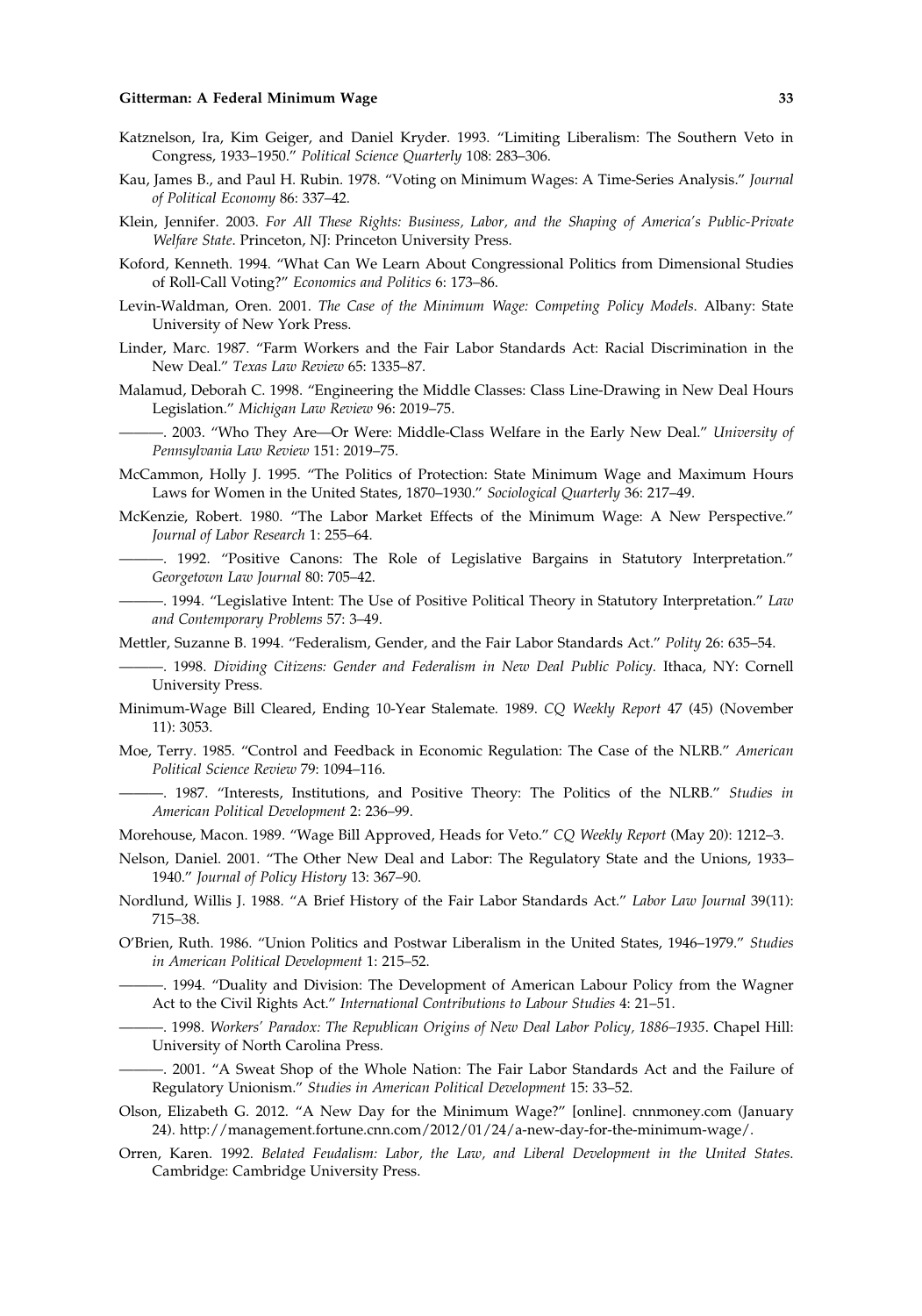- Ota, Alan K. 2007. "House Keeps Wage Increase on Track" [online]. CQ Weekly Report (February 19): 546–7. http://library.cqpress.com/cqweekly/weeklyreport110-000002454521.
- Palmer, Phyllis. 1995. "Outside the Law: Agricultural and Domestic Workers under the Fair Labor Standards Act." Journal of Policy History 7: 416–40.
- Patterson, James T. 1967. Congressional Conservatism and the New Deal: The Growth of the Conservative Coalition in Congress, 1933–1939. Lexington: University of Kentucky Press.
- Paulsen, George. 1996. A Living Wage for the Forgotten Man: The Quest for Fair Labor Standards, 1933-1941. London: Associated University Press.
- Plotke, David. 1989. "The Wagner Act, Again—Politics and Labor, 1935–1937." Studies in American Political Development 3: 105–56.
- Poole, Keith, and Howard Rosenthal. 1991. "The Spatial Mapping of Minimum Wage Legislation." In Politics and Economics in the Eighties, ed. Alberto Alesina and Geoffrey Carliner. Chicago: University of Chicago Press. 215–50.
- Pytte, Alyson. 1989. "Ending Minimum Wage Standoff Took Give from Both Sides." CQ Weekly Report (November 4) 47(44): 2942–3.
- Reichley, A. James. 1981. Conservatives in an Age of Change: The Nixon and Ford Administrations. Washington, DC: Brookings Institution.
- Robertson, David Brian. 2000. Capital, Labor, and State: The Battle for American Labor Markets from the Civil War to the New Deal. Lanham, MD: Rowman and Littlefield.
- Romer, Thomas, and Howard Rosenthal. 1987. "Modern Political Economy and the Study of Regulation." In Public Regulation: New Perspectives on Institutions and Policies, ed. Elizabeth Bailey. Cambridge: MIT Press, 73–116.
- Ronald Reagan/Jimmy Carter Presidential Debate, 1980. October 28, [online]. http://www.reagan. utexas.edu/archives/reference/10.28.80debate.html
- Rubin, Richard. 2007. "Democrats Cut Deal on Tax Break Package" [online]. CQ Weekly Report (April 23): 1193. http://library.cqpress.com/cqweekly/weeklyreport110-000002494648.
- Rustici, Thomas. 1985. "A Public Choice View of the Minimum Wage." Cato Journal 5: 103–31.
- Samuel, Howard D. 2000. "Troubled Passage: The Labor Movement and the Fair Labor Standards Act." Monthly Labor Review (December): 32–7.
- 2006. "2006 Legislative Summary: Minimum Wage Increase" [online]. CQ Weekly Report (December 18): 3344. http://library.cqpress.com/cqweekly/weeklyreport109-000002418360.
- Sandler, Michael. 2007. "\$2.10 Wage Increase Passes House" [online]. CQ Weekly Report (January 15): 182. http://library.cqpress.com/cqweekly/weeklyreport110-000002428734.
	- ———. 2008. "2007 Legislative Summary: Employment and Labor: Minimum Wage Increase" [online]. CQ Weekly Report (January 7): 44. http://library.cqpress.com/cqweekly/weeklyreport110- 000002652098.
- Sandler, Michael, and Alan K. Ota. 2007. "Provisions of the Senate Wage Bill" [online]. CQ Weekly Report (February 5): 399. http://library.cqpress.com/cqweekly/weeklyreport110-000002443407.
- Schulman, Bruce. 1991. From Cotton Belt to Sun Belt: Federal Policy, Economic Development, and the Transformation of the South, 1938–1980. New York: Oxford University Press.
- ———. 1995. "The Political Economy of the Fair Labor Standards Act of 1938." Journal of Political Economy 103: 1302–44.
- Seltzer, Andrew J. 2004. "Democratic Opposition to the Fair Labor Standards Act: A Comment on Fleck." Journal of Economic History 64: 226–30.
- Shear, Jeff. 1996. "The GOP Sings the Minimum-Wage Blues." National Journal (April 27): 945.
- Shelley, Mack C. 1983. The Permanent Majority: The Conservative Coalition in the U.S. Congress. Tuscaloosa: University of Alabama Press.
- Silberman, Jonathan I., and Garey C. Durden. 1976. "Determining Legislative Preferences on the Minimum Wage: An Economic Approach." Journal of Political Economy 84: 317–29.

———. 1978. "The Policy Consequences of Party Realignment—Social Welfare Legislation in the House of Representatives, 1933–1954." American Journal of Political Science 22: 83–105.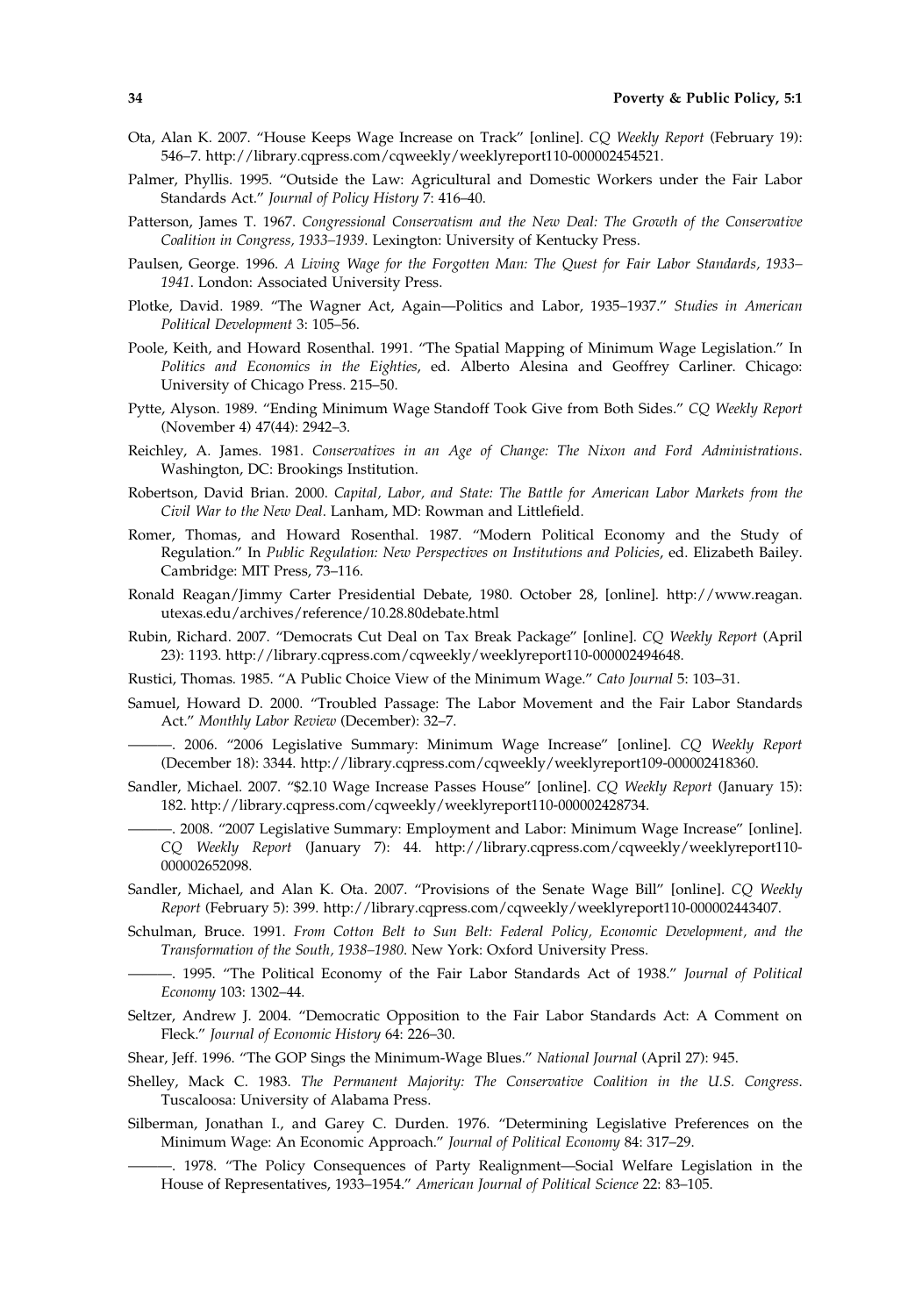#### Gitterman: A Federal Minimum Wage 35

Sinclair, Barbara. 1982. Congressional Realignment, 1925–1978. Austin: University of Texas Press.

- Skocpol, Theda, ed. 1995. Social Policy in the United States: Future Possibilities in Historical Perspective. Princeton, NJ: Princeton University Press.
- Smith, Steve. 1989. Call to Order: Floor Politics in the House and Senate. Washington, DC: Brookings **Institution**
- Snyder, Susan, and Barry Weingast. 2000. "The American System of Shared Powers: The President, Congress, and the NLRB." Journal of Law, Economics, and Organization 16: 269–305.
- Sobel, Russell S. 1999. "Theory and Evidence on the Political Economy of the Minimum Wage." Journal of Political Economy 107: 761–85.
- Steinberg, Ronnie. 1982. Wages and Hours: Labor and Reform in Twentieth Century America. New Brunswick, NJ: Rutgers University Press.
- Steindl, Frank. 1973. "The Appeal of Minimum Wage Laws and the Invisible Hand in Government." Public Choice 14: 133–6.
- Stigler, George J. 1946. "The Economics of Minimum Wage Legislation." American Economic Review 36: 358–65.
- Storrs, Landon, III. 2000. Civilizing Capitalism: The National Consumers' League, Women's Activism, and Labor Standards in the New Deal Era. Chapel Hill: University of North Carolina Press.
- Swindell, Bill. 2006. "2005 Legislative Summary: Minimum Wage Increase" [online]. CQ Weekly Report (January 2): 35. http://library.cqpress.com/cqweekly/weeklyreport109-000002022058.
- U.S. Congress. 1937. Fair Labor Standards Act of 1937 (pt. 1–3). Joint Hearings before the Senate Committee on Education and Labor and House of Representatives Committee on Labor. Washington, DC: U.S. Government Printing Office.
- U.S. Congress, Conference Committees. 1938. Fair Labor Standards Act of 1938: Conference Report. H.Rpt. 2738. Washington, DC: U.S. Government Printing Office.

———. 1949. Fair Labor Standards Amendments of 1949: Conference Report to Accompany H.R. 5856. H.Rpt. 1453. Washington, DC: U.S. Government Printing Office.

- -. 1966. Fair Labor Standards Amendments of 1966 Conference Report (H.Rpt.2004). Washington, DC: U.S. Government Printing Office.
- ———. 1973. Fair Labor Standards Amendments of 1973: Conference Report. H.Rpt. 93-413. Washington, DC: U.S. Government Printing Office.
- ———. 1974. Fair Labor Standards Amendments of 1974: Conference Report. H.Rpt. 93-953. Washington, DC: U.S. Government Printing Office.
- ———. 1977. Fair Labor Standards Amendments of 1977: Conference Report. H.Rpt. 95-711. Washington, DC: U.S. Government Printing Office.
- ———. 2004. Fair Labor Standards Amendments of 1966: Conference Report. H.Rpt. 2004
- U.S. Congress, House, Committee on Education and Labor. 1949. Fair Labor Standards Amendments of 1949: Report to Accompany H.R. 3190. H.Rpt. 267. Washington, DC: U.S. Government Printing Office.
- ———. 1960. Fair Labor Standards Amendments of 1960. H.Rpt.1933Q26. Washington, DC: U.S. Government Printing Office.
- -. 1961. Fair Labor Standards Amendments of 1961. H.Rpt. 75. Washington, DC: U.S. Government Printing Office.
- ———. 1966. Fair Labor Standards Amendments of 1966: Report to Accompany H.R. 13712. H.Rpt. 1366. Washington, DC: U.S. Government Printing Office.
	- ———. 1971. Fair Labor Standards Amendments of 1971. H.Rpt. 92-672. Washington, DC: U.S. Government Printing Office.
- ———. 1974. Fair Labor Standards Amendments of 1974. H.Rpt. 93-913. Washington, DC: U.S. Government Printing Office.
	- ———. 1977. Fair Labor Standards Amendments of 1977 H.Rpt. 95-521. Washington, DC: U.S. Government Printing Office.